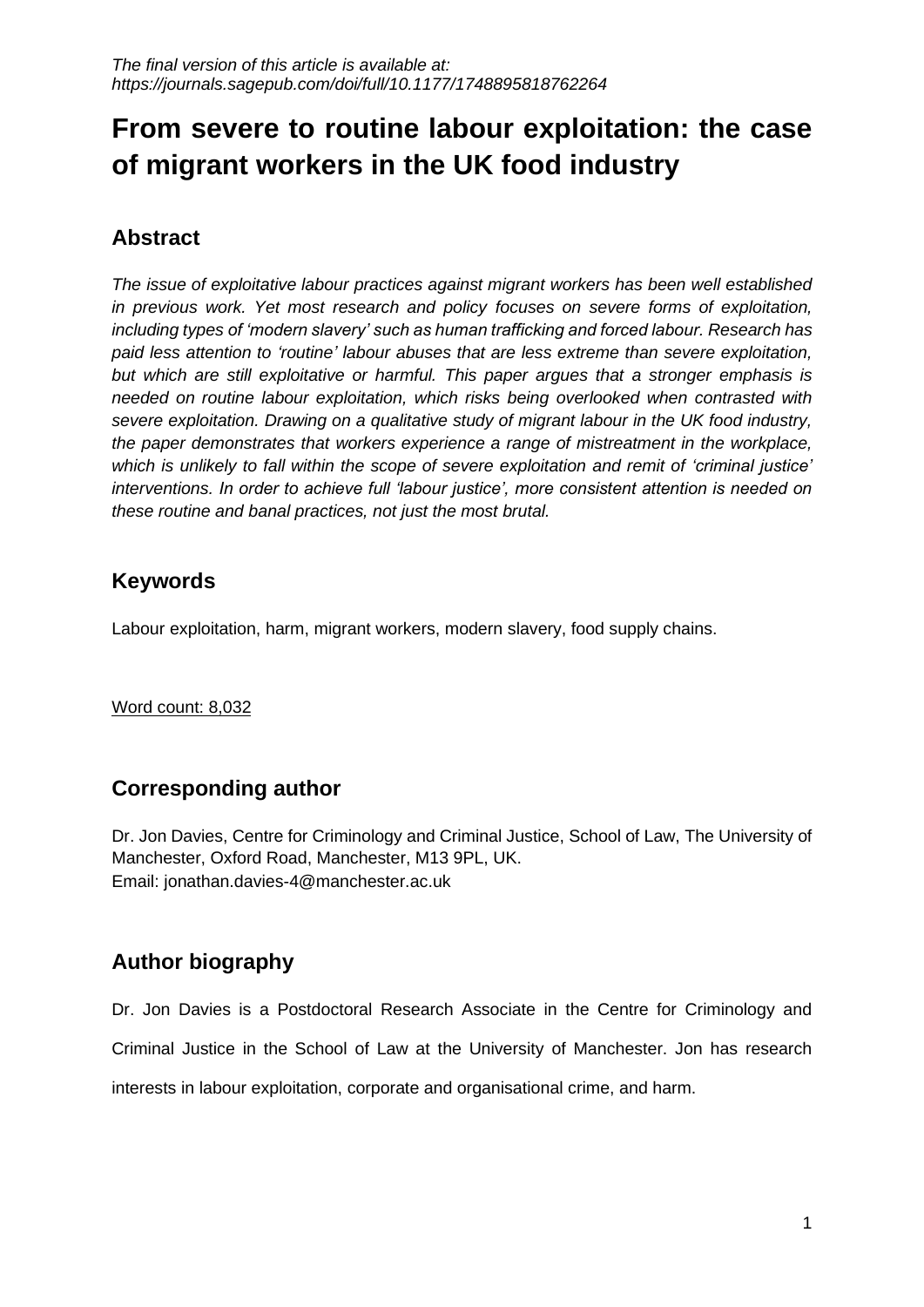## **Introduction**

A significant body of literature discusses forms of severe exploitation that are typically defined by criminal codes/legislation, including 'modern slavery', human trafficking and forced labour (Allain et al., 2013; Andrees, 2008; Malloch and Rigby, 2016; Waite et al., 2015). There is a relative lack of attention given to 'routine', everyday, banal exploitation that does not meet these strict 'criminal' thresholds (France, 2016; Scott, 2017a). The aim of this paper is to argue the importance of focusing on routine, banal, everyday labour exploitation that tends to become embedded and normalised as part of legitimate business and supply chain practices. Routine exploitation may be understood as breaches that, if reported, would typically be addressed through civil, regulatory, or labour law (FRA 2015); or as unreported exploitation that occurs beyond criminal-legal frameworks entirely (Scott 2017a: 48). These 'lawful but awful' (Passas 2005) or 'dirty, difficult, and dangerous' (3D) practices (Schenker, 2008) are especially prominent in low-wage occupations within the UK food industry, which is associated with poor health and safety, as well as a dependence on migrant labour. Many business and supply chain practices may be legal and form legitimate aspects of food production, but can have exploitative dynamics as well as harmful consequences.

If labour exploitation is viewed as a continuum (Andrees, 2008; Skrivankova, 2010), with the International Labour Organization's (ILO) notion of 'decent work' on one extreme and severe exploitation on the other, there are numerous practices 'in between' these extremes that risk being dismissed as trivial or irrelevant (France, 2016). Other continuums of coercive to voluntary employment, and illegal to legal employment seem to interact with this continuum of exploitation. Workers subject to routine exploitation are more likely to be employed in the absence of coercion or deception, and are less likely to be employed illegally via irregular immigration status, for example (France, 2016; Ollus, 2016). Such continuums hint at more subtle experiences of exploitation, especially beyond the extremes of 'modern slavery' that are frequently associated with coercion or deception, as well as illegal employment practices.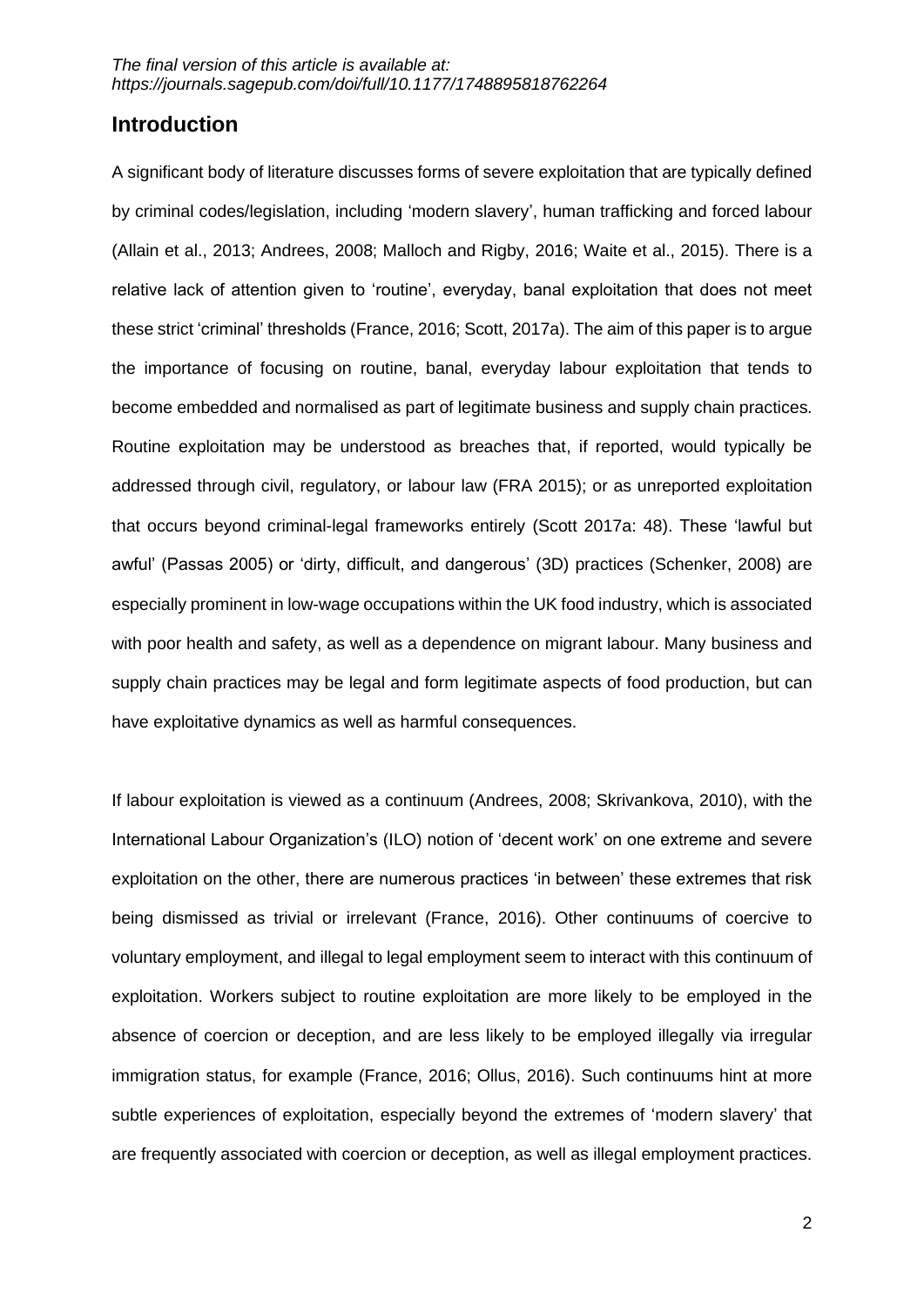These subtle, everyday, routine practices may still result in exploitation and harm to workers – and as others have noted, not all exploitation is necessarily illegal (EHRC, 2010; TUC, 2008).

A criminological focus can contribute to discussions on labour exploitation through the notion of harm, which has increasingly received attention from within and beyond criminology during recent years (Greenfield and Paoli 2013; Hillyard et al. 2004; Paoli and Greenfield 2015; Pemberton 2015). A focus on harm provides the means to consider the full spectrum of exploitation, without neglecting 'low-hanging fruit' (Paoli and Greenfield, 2015: 94), unreported incidents, or cases that fall short of arguably narrow criminal-legal thresholds of 'modern slavery'. Researchers have traditionally struggled to develop a comprehensive definition of harm, but Greenfield and Paoli (2013) have recently conceptualised this as breaches of stakeholders' legitimate interests, consisting of functional (physical and psychological), material, reputational, and privacy harms. This is distinct from social harm/zemiology, which emphasises structural causes of harm 'from cradle to grave' (Hillyard and Tombs, 2007: 16), and in many cases do not fall within the remit of criminal justice. A focus on harm in relation to the spectrum of labour exploitation requires a consideration of processes and interventions that move beyond notions of criminal law and criminal justice in order to achieve full 'labour justice' (Skrivankova 2010: 9). However, a necessary starting point involves placing a greater emphasis on routine exploitation within the scope of legitimate supply chain processes.

This paper is structured as follows: first, it discusses existing literature on exploitation, harm, and migrant labour in the food industry, before outlining methods adopted for the current research. Second, the empirical contributions of the paper are established, which primarily includes moving attention from severe to routine forms of labour exploitation. These contributions are framed through discussions of how migrant workers experience exploitation, including unfair labour practices and poor health and safety conditions. A stronger focus on routine exploitation is not intended to downplay the importance of existing research on severe exploitation; nor is it intended to generate a binary between routine and severe practices.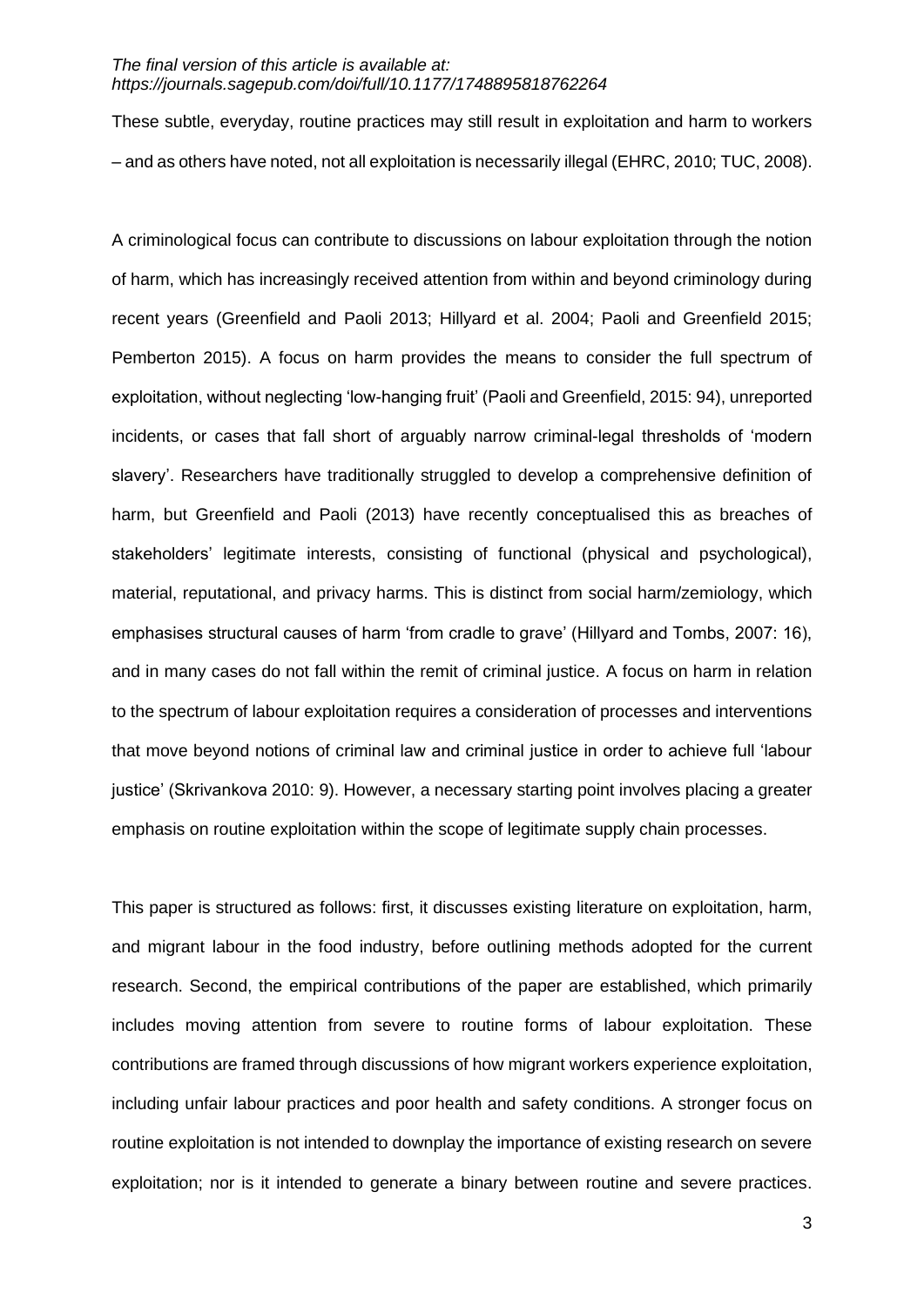Nevertheless, focusing only on the most severe exploitation risks overlooking a significant amount of exploitation and harm that workers experience on a regular basis.

## **A continuum of labour exploitation**

A range of existing research focuses on severe labour exploitation across numerous economic sectors, in the UK and internationally (Allain et al., 2013; Alvesalo et al., 2014; FRA, 2015; Malloch and Rigby, 2016; Waite et al., 2015). Allain et al. (2013) discuss the business models and supply chain practices associated with forced labour, including 'labour supply chains' and subcontracted employment. Despite this emphasis, severe exploitation can still be difficult to detect and enforce against, as demonstrated with *Galdikas vs DJ Houghton* (2016). In this case, a number of Lithuanian migrant workers in the UK were subject to physical and verbal abuse, underpayment, unsanitary, overcrowded accommodation, and long, intense working hours with inadequate rest/toilet breaks. Initial police intervention did not materialise into a criminal prosecution, whereby the workers subsequently initiated claims related to human trafficking through the civil courts. In severe cases of exploitation more widely, the treatment of victims by authorities may be inadequate, including a lack of support and recovery (Home Office, 2014). The DJ Houghton case reinforces a well-grounded point that even severe exploitation, and more widely, harm facilitated by companies, is unlikely to be criminally prosecuted (Tombs and Whyte, 2015). Nevertheless, severe exploitation continues to dominate the policy and research agenda.

There are a number of explanations for this dominant focus on severe exploitation. Perhaps most obviously, the malicious practices associated with severe exploitation tend to generate media, public and political interest – especially in cases where there are clear distinctions between perpetrators and victims (Haynes, 2009). Indeed, Gadd and Broad (2018) argue that contemporary portrayals of modern slavery encourage a simplistic binary of 'evil' offenders as the nemesis of 'innocent' victims. More specifically for this paper, severe exploitation has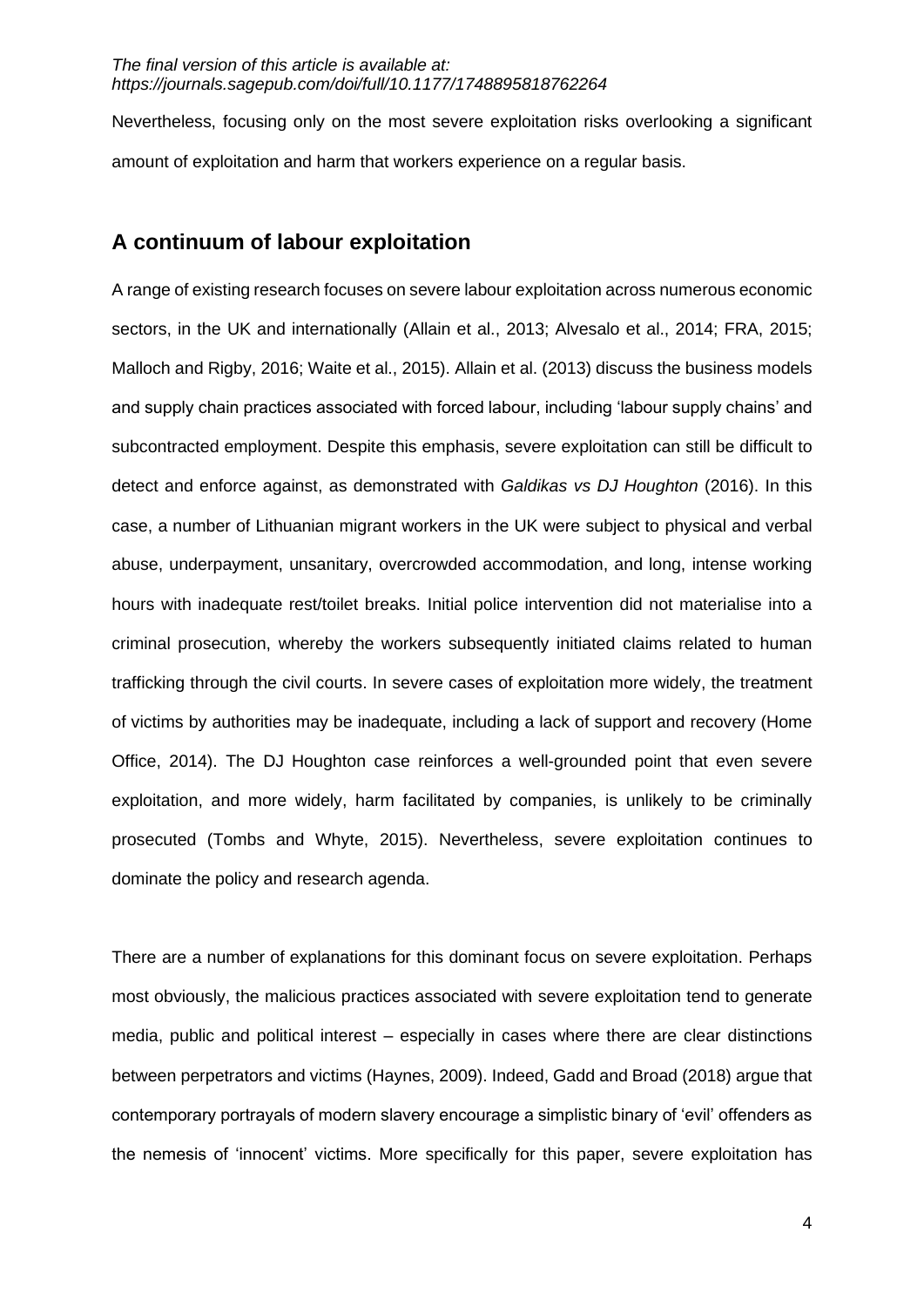traditionally been associated with a focus on individual 'rogue' employers, 'human traffickers', or organised crime groups (Scott, 2017a). The 2017 UK Conservative Party (2017: 40) manifesto highlights the need to fight 'the evil trade in human beings' and 'co-ordinate our response to criminal gangs'. For Scott (2017a: 188), this emphasis on severe exploitation allows the state to 'win moral capital' and send a clear signal that modern slavery will not be tolerated, by targeting a relatively small number of individuals and heinous crimes. Therefore, the state tends to be portrayed as a neutral or benign actor that 'rescues' victims from exploitation (LeBaron, 2015: 2), which neglects its role in facilitating exploitation through restrictive immigration policies and minimal regulation of labour markets.

Emphasising severe exploitation as a problem of transnational organised crime allows states to focus on associated priorities such as increased border security and restrictive immigration controls (Scott, 2017a), which risks conflating labour market regulation with immigration control. Importantly, the state can simultaneously portray itself as pro-business by not addressing structural labour market conditions, including regulatory oversight, low trade unionisation rates, and precarious employment, which may facilitate a wider range of exploitation. As Strauss (2015: 66) asserts, focusing on criminal law responses to severe exploitation, while simultaneously undermining labour standards, results in the criminalisation of severe exploitation and the normalisation of routine exploitation.

In order to recognise these routine, banal practices, labour exploitation has been conceptualised elsewhere as a continuum, ranging from the International Labour Organization's (ILO) notion of 'decent work' on one extreme, to severe practices on the other (Andrees, 2008; Scott, 2017a; Skrivankova, 2010). It is the routine, everyday, embedded exploitation occurring 'in between' these extremes that risk being overlooked or dismissed as irrelevant and trivial (France, 2016; Skrivankova, 2010: 4). Such a continuum means that different types of exploitation require different forms of intervention – more proactive approaches such as labour inspections or trade unionisation are arguably part of the solution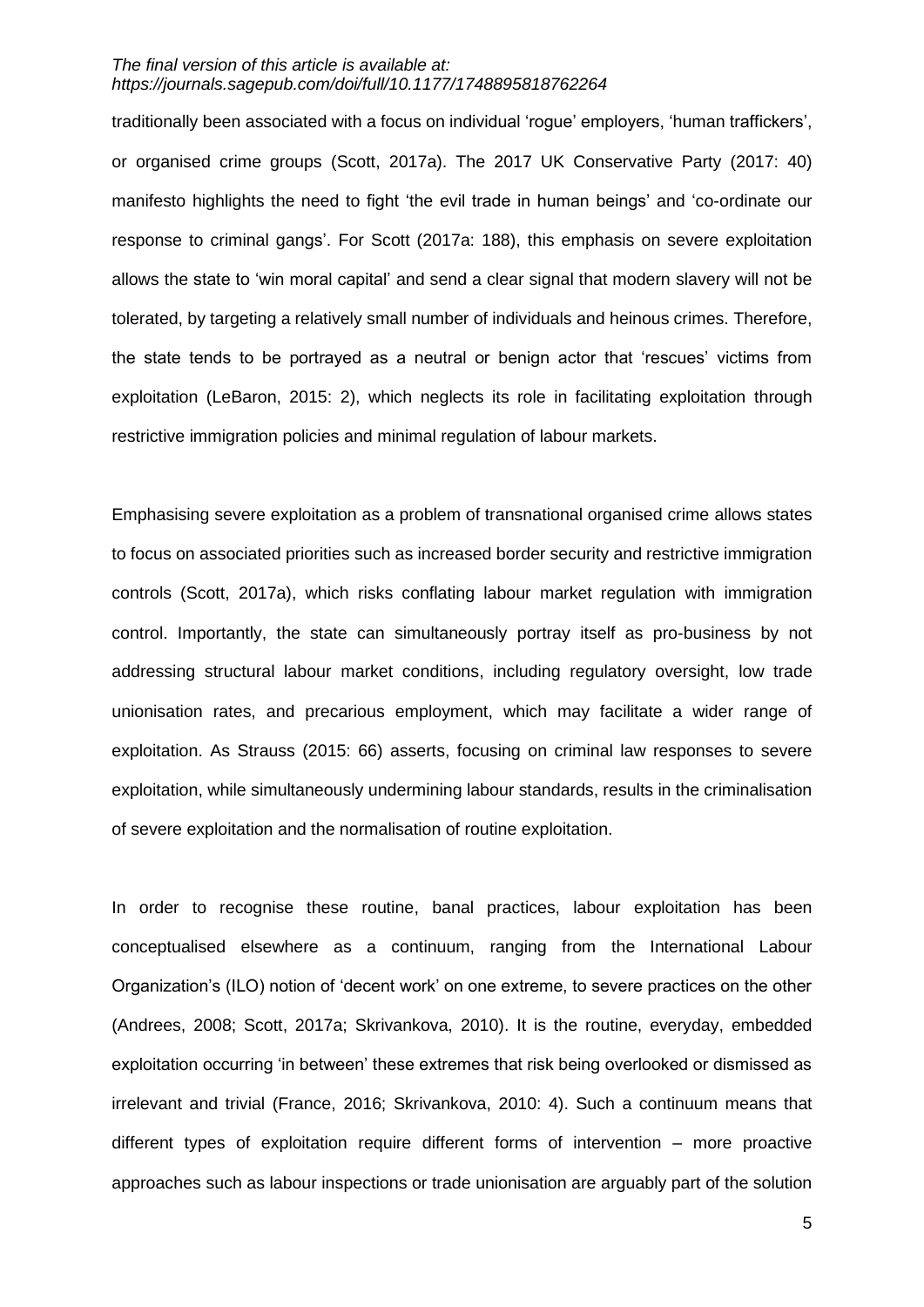to exploitation, rather than just the criminal justice system, which is typically reactive (Skrivankova, 2010). Discussing a continuum provides opportunities to consider how various practices may be exploitative, even if many cases are not reported or addressed through criminal-legal frameworks.

There are various consequences and harms associated with the outcomes of routine labour exploitation. Paoli and Greenfield (2015: 94) assert the importance of not disregarding 'lowhanging fruit' when assessing the severity and frequency of harms. Part of their harm assessment framework provides the means to categorise possible types of harm, including physical and psychological (functional); material; reputational; and harms related to privacy (Greenfield and Paoli 2013). In a broader context, Feinberg (1984: 190) argues that 'the greater the probability of harm, the less grave the harm needs to be … the greater the severity of harm, the less likely it needs to be' in order to justify intervention. Individual cases of routine exploitation may appear somewhat 'trivial' and 'mundane' in contrast to severe practices, yet they appear to occur more frequently, since they are more subtle and become embedded and normalised within otherwise legitimate business practices (France, 2016; Shamir, 2012). However, these routine practices can, collectively at least, result in harm to (migrant) workers and the reputation of industries associated with hazardous work. The food industry and its supply networks are some arenas where exploitation and harm emerge as important issues.

## **Migrant labour in food supply networks**

Key aspects of food supply networks involve a feed-forward flow of products from producers to buyers and consumers, as well as a feed-back flow of information, including demand for products and labour. Global food supply chains are dominated by a small number of multinational buyers, who demand high quality, low-cost, 'just-in-time' products from their suppliers, which facilitates a downwards pressure on costs (Tombs and Whyte, 2015: 31). Suppliers can informalise and intensify work (e.g. Rogaly, 2008; Scott, 2017b) in order to reduce their cost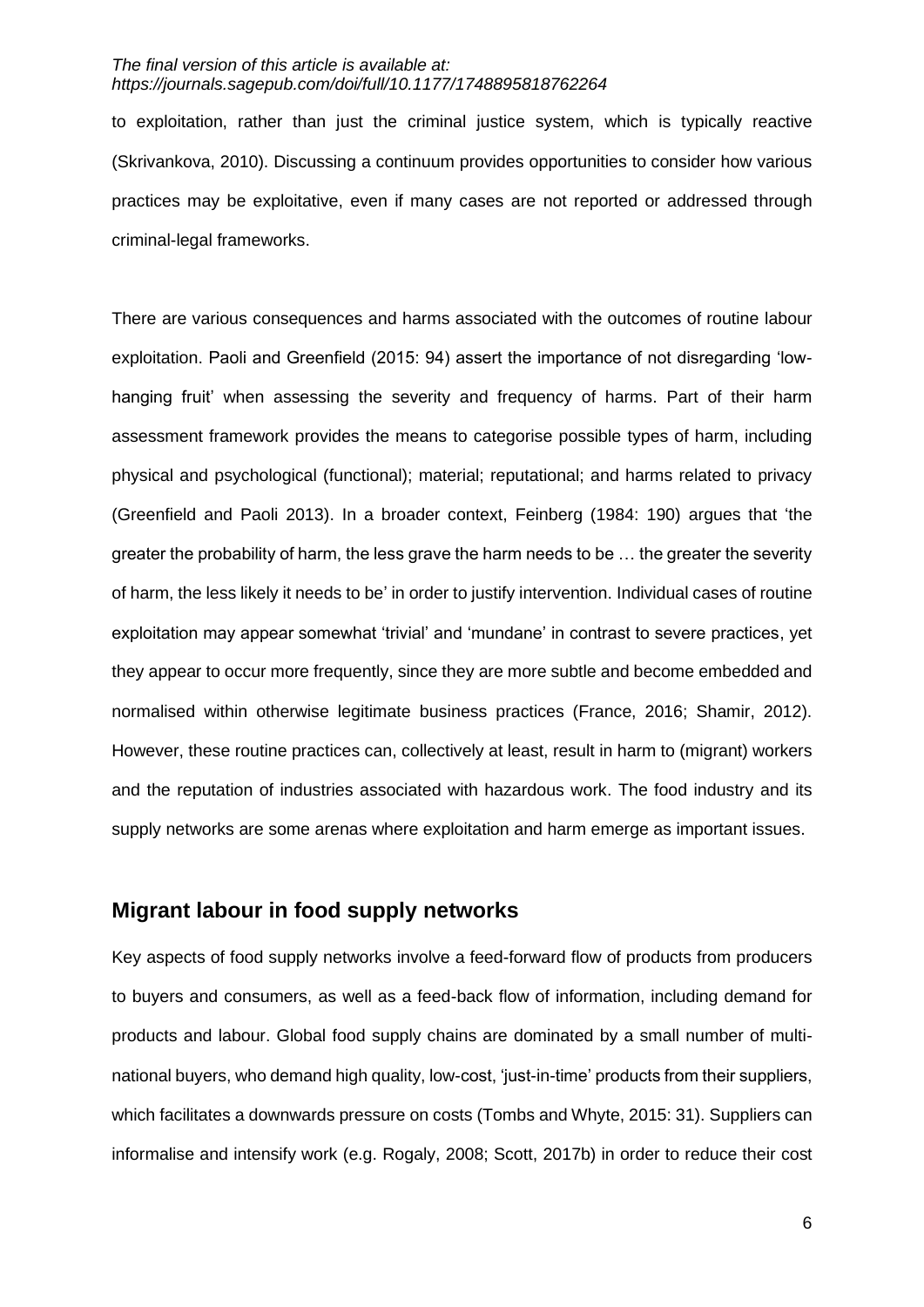pressures, typically by subcontracting work to labour market intermediaries (LMIs) such as gangmasters or employment agencies, who provide flexible labour at short notice. These LMIs therefore become a key component of 'labour supply chains' where suppliers do not directly employ many of their workers (Allain et al., 2013). This subcontracting can be problematic, since it complicates employment relationships and supply chain oversight, especially if there are numerous intermediaries involved.

Global food networks have long presented challenges to workers, businesses, regulators, and governments. Farm labourers in developing countries have been described as among the most vulnerable workers, whereby workers' rights are commonly ignored, their housing is inadequate, and they face intense working hours (Visser and Ferrer 2015). Some countries still depend on child labour in many of their economic sectors, including agriculture and food (US Department of Labor 2017). While food supply networks principally involve the timely flow of products 'from field to fork', complex networks that extend across borders and involve multiple stakeholders are more vulnerable to exploitative labour practices (Allain et al., 2013). Longer supply networks mean that more actors are involved in handling products, which increases the possibility of poor labour practices occurring, especially given the political-legal differences with how exploitation is addressed across countries. As a result, complex networks risk fragmenting or masking supply chain responsibility. These factors seem to form part of a growing trend across developed countries where workplace conditions in the formal economy are deteriorating, or at least becoming increasingly 'non-standard'. At least 4.5 million people in England and Wales do not have regular work hours or planned shifts, which, for those who want them, makes budgeting and managing future plans difficult (Citizens Advice, 2016).

Terms such as precarious employment, '3D' (dirty, difficult, dangerous/demanding) work, and the 'gig economy' are all associated with dubious labour conditions within and beyond food supply networks. The UK food industry has among the poorest health and safety records relative to other industries (Lloyd and James 2008), which is largely due to '3D' work being a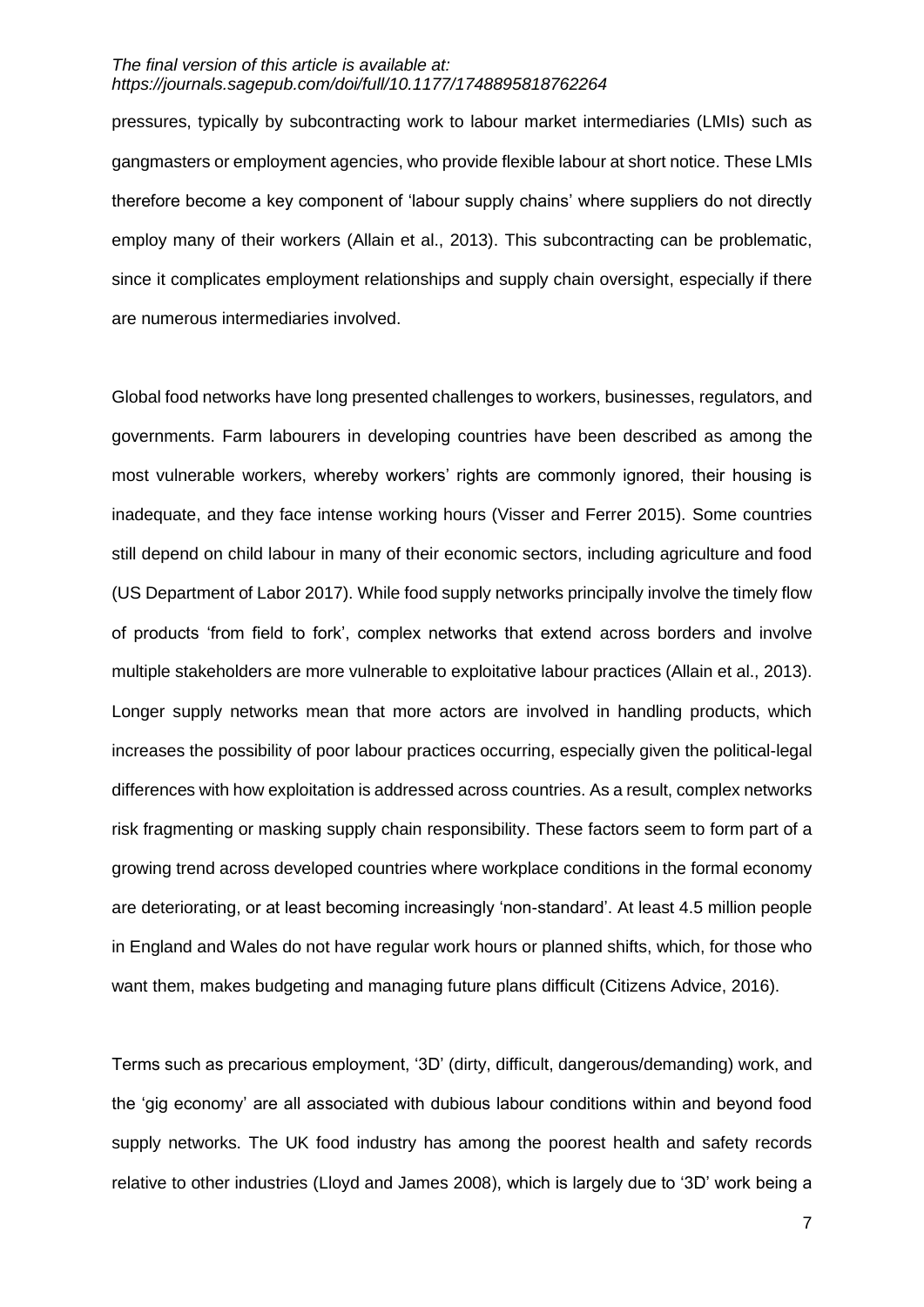common feature across its work sites. It employs nearly 4 million people in the UK, which represents approximately 14% of national employment (DEFRA, 2017: 6). The food industry contains numerous subsectors, including agriculture, food processing, and consumer food outlets. There is a small core of permanent, full-time jobs alongside a larger number of flexible jobs, typically consisting of part-time and casual contracts (France, 2016: 5). Piore (1979) frames the latter as a 'secondary' labour market, whereby poor work conditions dissuade local workers to apply, meaning that migrant workers are a likely alternative. Migrants comprise approximately 40% of the food workforce (Rienzo, 2016: 5), and are disproportionately employed in low-paid, flexible work. Migrants are less likely to be members of trade unions than non-migrant workers, which can be an important bulwark against exploitative conditions (Turner et al., 2014).

Precarious work conditions do not usually appeal to British workers, many of whom are reluctant to accept flexible, low-paid, low status work (Potter and Hamilton, 2014). There is a well-grounded assumption that migrants are needed to fill these positions that British workers are unwilling to accept; however, some employers may prefer to hire migrant labour over local labour, especially if migrants are new and appear to display a 'good' or 'superior' work ethic (Anderson, 2015; Dawson et al., 2017; Rogaly, 2008; TUC, 2008). Many new migrants have limited labour market information about the host country and are not necessarily proficient in English, which hinders their prospects in sectors that value communication in relation to jobrelated skills (Dawson et al., 2017). Therefore, migrants' immediate priority may be to obtain any job and demonstrate their skills from that point onwards.

However, employers' perceptions may develop into stereotyping and forms of racism, whereby they act based on attributes linked to groups of workers (EHRC, 2010: 9). In the hotel industry, McDowell et al. (2007: 16) found that some managers stereotyped Polish workers as 'more aggressive' compared to 'compliant' Vietnamese workers, and allocated them different roles accordingly. There can be apparent hierarchies within migrant groups, whereby some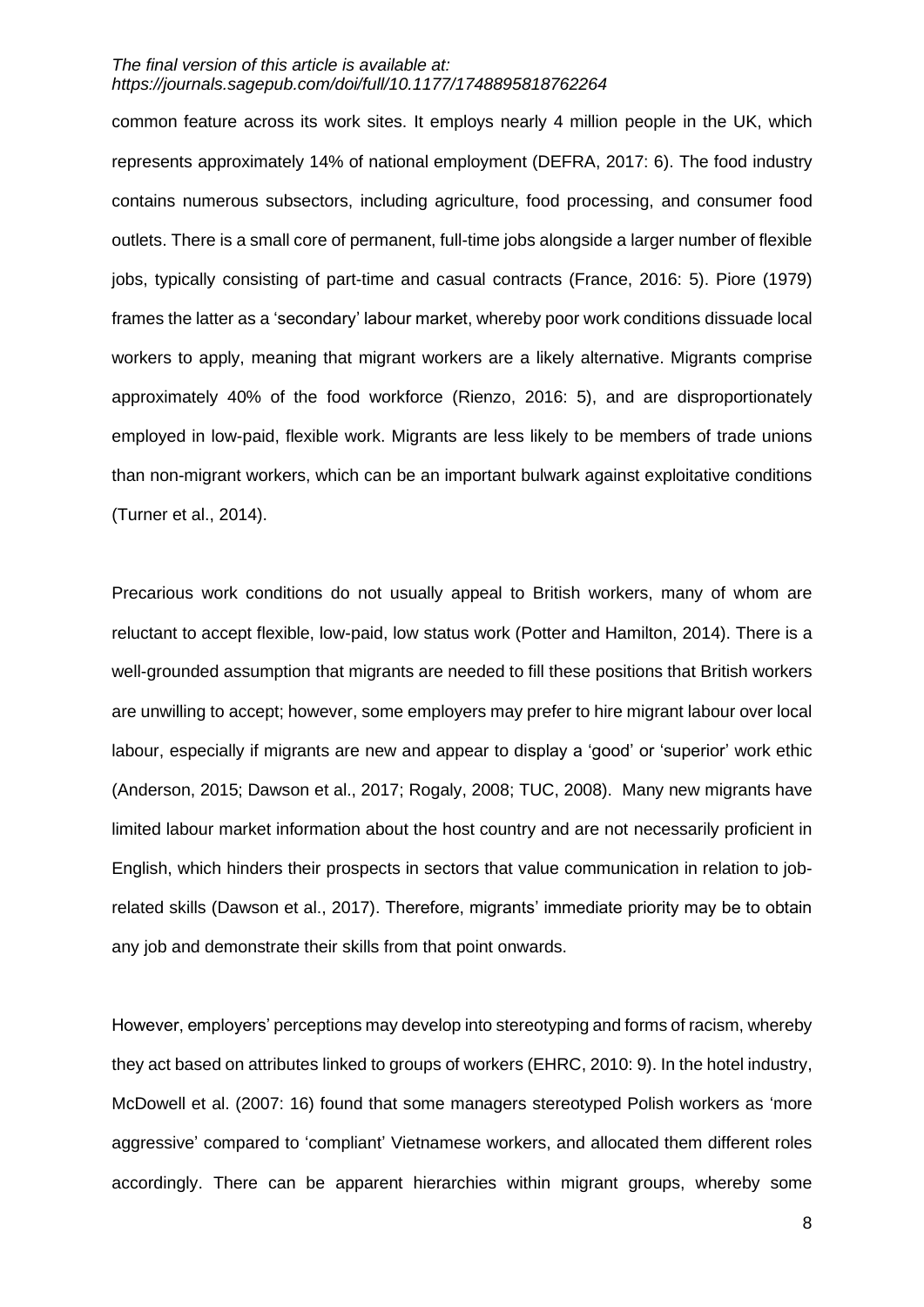employers favour white, European workers for 'front-house' work compared to migrants from Middle Eastern, Asian and African countries (McCollum and Findlay 2015). Therefore, employers may discriminate against migrant workers based on socio-demographic factors such as nationality, gender and ethnicity.

Existing research has documented numerous exploitative practices against migrant workers in the food industry (Allain et al., 2013; Lever and Milbourne, 2015; Potter and Hamilton, 2014; Scott et al., 2012). LMIs, such as gangmasters and work agencies, recruit many migrants; previous research has demonstrated that this is often associated with precarious work conditions, including dependence on employers, unpredictable work patterns, and longer-term health problems (Rogaly, 2008; TUC, 2008). A review into the meat and poultry processing sector suggests that agency (migrant) workers are more likely to be mistreated in the workplace, including being paid unequally and allocated hazardous jobs (Equality and Human Rights Commission (EHRC) 2010). Scott et al. (2012) found that migrant workers in various food industry sub-sectors, including agriculture and catering, were routinely underpaid, denied breaks, and were overworked due to productivity targets. In more recent work, Scott (2017a) conceptualises exploitation as an outcome of excessive work-based controls, which are frequently associated with flexible work conditions due to the dependence of workers on employers for any work they can get.

Despite these significant challenges and precarious conditions, many migrants tolerate exploitative practices over fears of losing work, and believe that their conditions will eventually improve (Scott et al., 2012). Aside from language barriers that can make communication in the workplace difficult, many migrants initially lack social networks and understanding of employment rights, which is less likely to be the case for local workers. A number of migrants may have irregular immigration status, which further exposes them to exploitative labour practices due to associated concerns of arrest and deportation (Skrivankova, 2010). A notable distinction is that labour exploitation is not exclusive to immigration status. Migrants tend to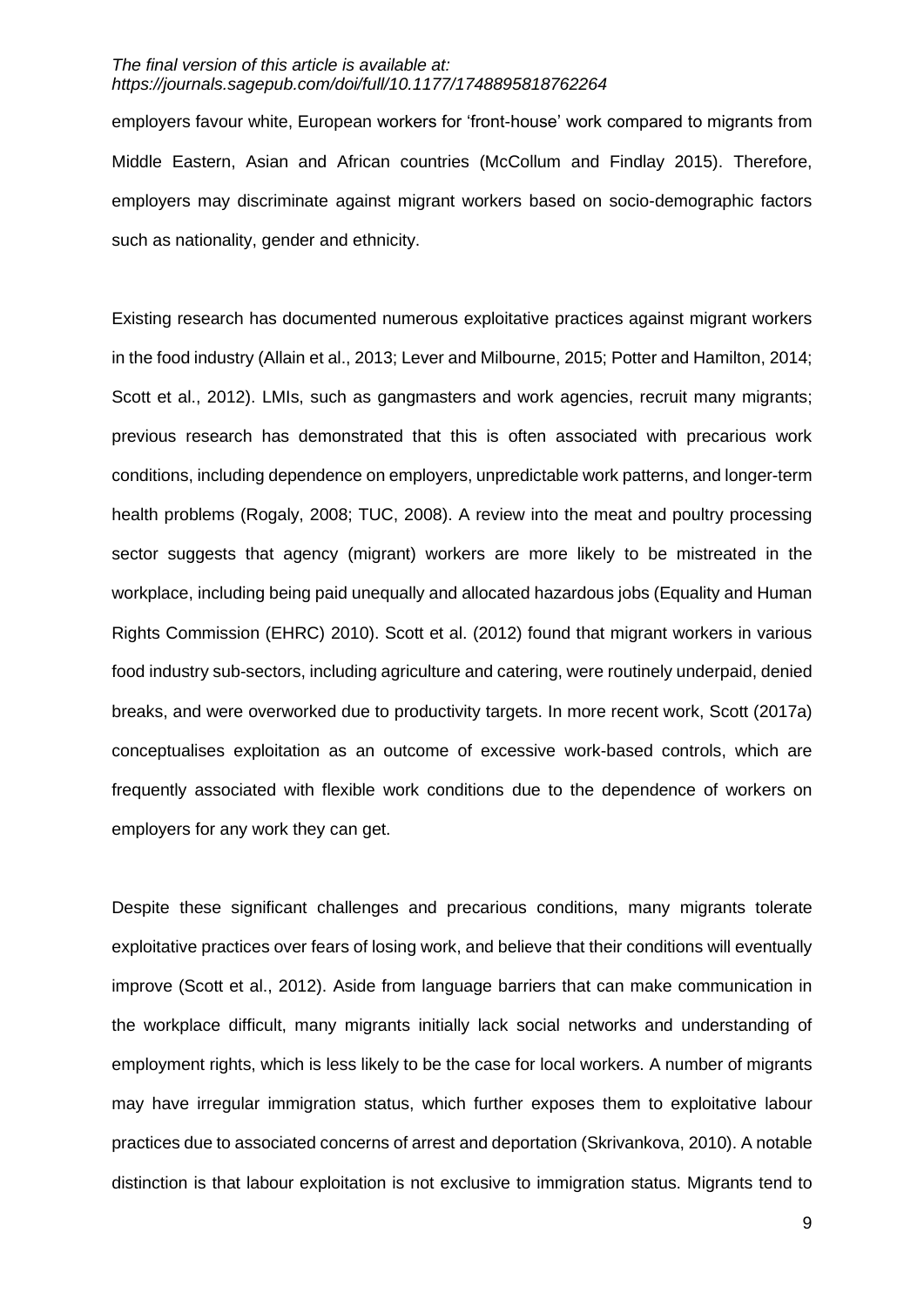face additional challenges in the workplace compared to local workers, which, for many, results in exploitation and harm. Given the frequently subtle problems that migrants face in the workplace, it is important to examine these through first-hand accounts where possible in order to understand and respond to these experiences more appropriately.

## **Research methods**

The research was a qualitative study, and draws on semi-structured interviews conducted with 14 migrant workers who were living in the UK at the time of interview. Participants were accessed through migrant support organisations in the West Midlands region of the UK, whereby three caseworkers were also interviewed. Migrant participants had the right to reside and work in the UK, and were selected based on two criteria: (i) they had current or previous experience working in low-wage occupations in the UK food industry; (ii) they were proficient in English. As part of the recruitment process, participants were not asked whether they had experienced exploitation, since perceptions of exploitation and harm can be subjective, meaning that not everyone regards themselves as victims (Skrivankova, 2010: 9). The migrant participants collectively had experience working in a variety of UK food industry sub-sectors, including farming, food processing, and other food outlets, as established in Table 1 along with other socio-demographic data.

| Pseudonym | <b>Sex</b> | Age | <b>Country of</b><br>birth | <b>Arrival</b><br>date in UK | Site(s) of work          | <b>Education</b><br>level |
|-----------|------------|-----|----------------------------|------------------------------|--------------------------|---------------------------|
| Hakim     | M          | 37  | Iraq                       | 2000                         | Farm; food factory       | Secondary                 |
| Marwan    | M          | 33  | Syria                      | 2005                         | Fast food takeaway       | Further                   |
| Adriana   | F          | 41  | Romania                    | 2014                         | Food retail<br>warehouse | Postgraduate              |
| Navdar    | М          | 40  | Syria                      | 2013                         | Food factory             | Further                   |
| Klaudia   | F          | 34  | Poland                     | 2010                         | Food factory             | Higher                    |

**Table 1: Socio-demographic data of migrant participants.**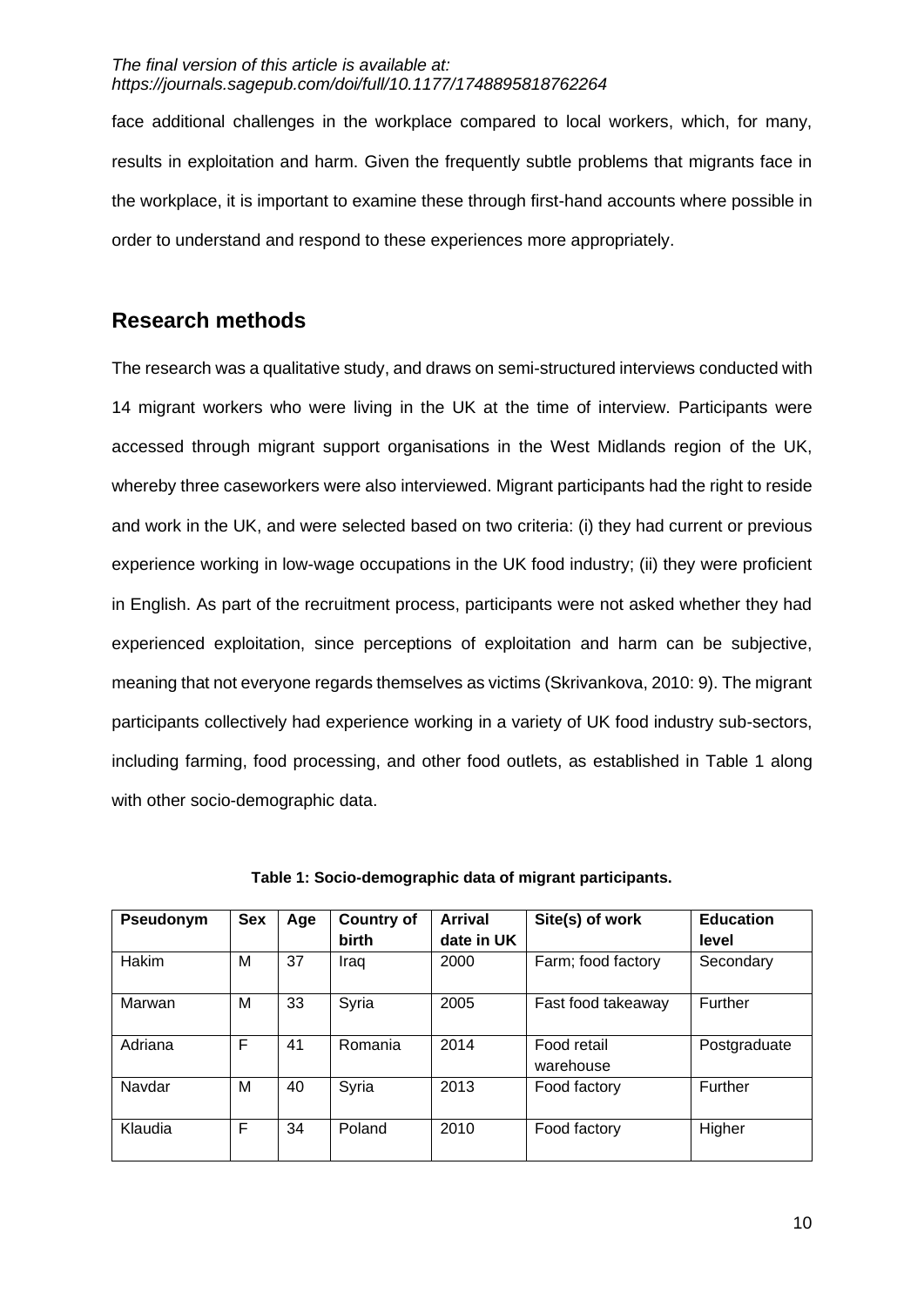| Xiao           | F | 32 | China     | 2006 | Fast food takeaway;<br>restaurant      | Postgraduate |
|----------------|---|----|-----------|------|----------------------------------------|--------------|
| Ashkir         | M | 26 | Somalia   | 2009 | Farm; food factory                     | Secondary    |
| Raluca         | F | 28 | Romania   | 2015 | Farm; food retail<br>warehouse         | Further      |
| Marcelina      | F | 33 | Poland    | 2015 | Farm; food factory                     | Postgraduate |
| <b>Behrouz</b> | M | 26 | Iran      | 2006 | Food factory                           | Higher       |
| Monika (I)     | F | 46 | Lithuania | 2010 | Farm; food factory                     | Secondary    |
| Zaki           | M | 40 | Nigeria   | 2013 | Food factory; food<br>retail warehouse | Further      |
| Abroon (I)     | M | 36 | Somalia   | 2009 | Food factory                           | Secondary    |
| Dalmar (I)     | M | 33 | Somalia   | 2016 | Food factory                           | Secondary    |

#### *(I) = interpreter present at interview*

Due to the relatively small sample size, this study does not claim to be statistically representative of migrant workers' experiences, nor of the UK food industry. However, findings from small samples and case studies can still be applied to theoretical propositions (Slapper and Tombs, 1999: 50-51), which in this case concerns the important issue of routine labour exploitation. Case studies are frequently used in qualitative research on migrant labour exploitation due to difficulties in accessing workers and businesses (Potter and Hamilton, 2014). Therefore, the study is intended to illustrate a range of exploitative practices that migrants experience in the context of UK food supply chains. Although migrants may face extra challenges that make them vulnerable to exploitation due to their position in the labour market, it is possible that local workers are also affected. Stuart et al. (2016) discuss how UK workers in the Scottish labour market interpret the issue of 'decent work', whereby workers ranked factors such as 'decent pay' and 'job security' as highly important. Since these factors may be absent in many low-wage jobs across industries, routine exploitation potentially affects all workers, not just migrants.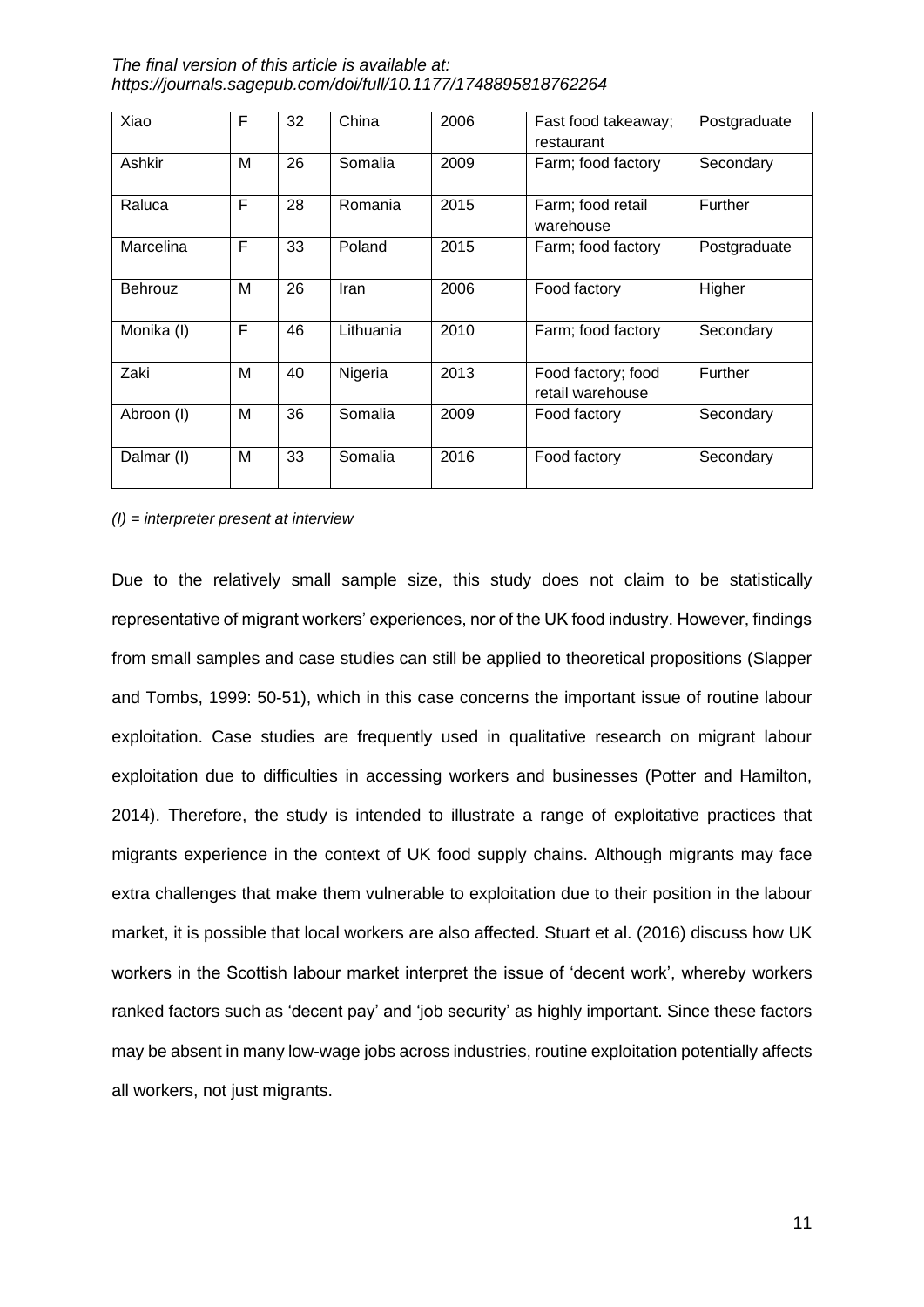Since most migrant participants demonstrated proficiency in English at the time of interview, interpreters were used only in three cases where participants were less confident with their language skills. Using interpreters for 'three-way' interviews (Temple and Young, 2004: 163) allows researchers to access 'hidden voices' (Murray and Wynne, 2001: 160), which, in the UK context at least, is especially important for those who speak little or no English. It is possible that participants discussing sensitive topics in a non-native language could diminish the quality of the account (Murray and Wynne, 2001: 158-159) due to the extra effort that is required for thinking and speaking. However, aside from the financial burdens of using interpreters for interviews, their presence alone does not guarantee more accurate data. There is no single 'correct' way for interpreters to translate sentences, since they face a range of possible translations, which could affect the data. Therefore, with or without interpreters, some data would have been 'lost in translation'.

The key discussion topics during interviews included: the decision to migrate to the UK and subsequent journey; how participants found work in the UK; their daily experiences in the workplace; and how they responded to perceived problems in the workplace. Involving migrant participants who were proficient in English and had legal immigration status has implications for this research. For instance, undocumented migrants who speak little or no English may experience more severe forms of exploitation. Yet this research suggests that labour exploitation can affect even those who have full residency and working rights; albeit their experiences are less likely to be 'newsworthy' in the same way as severe exploitation is portrayed.

## **Emergence of routine labour exploitation**

There are a number of exploitative practices that migrants experience in the workplace. As signposted, Scott (2017a) argues that a significant amount of low-wage work has high levels of employer control associated with it. This control is necessary to an extent due to the inherent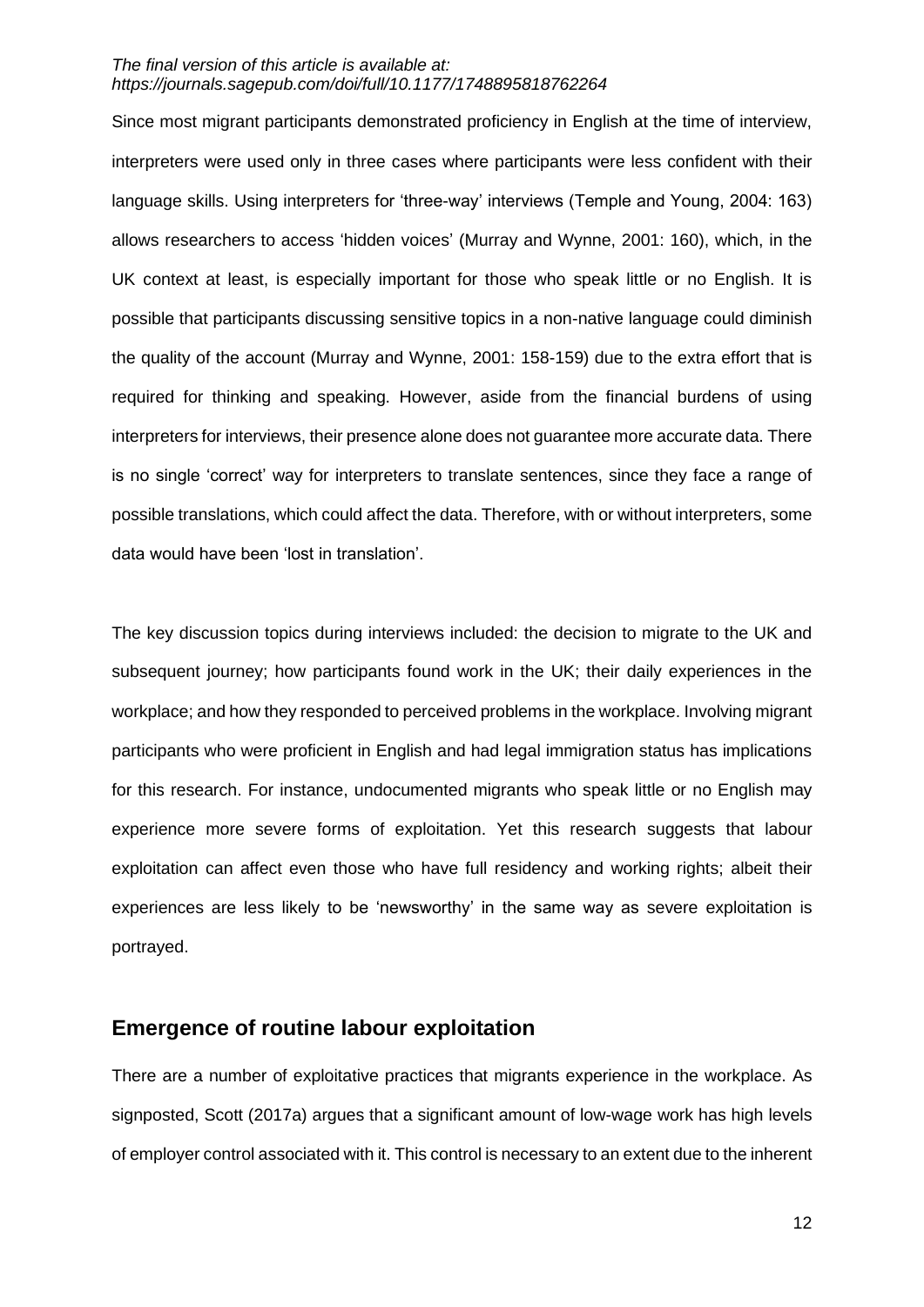features of some industry work. Yet, once this control becomes excessive, then exploitation and harm can develop (Scott, 2017a), even if exploitation is not reported and treated as criminal. Based on the continuum of exploitation, it is important to understand workers' routine experiences in order to consider the full spectrum of exploitative practices. Routine, mundane, everyday forms of exploitation are embedded in standard business practices from the recruitment phase onwards, even though they may not be particularly 'newsworthy'. The extracts in this section relate to six key issues that participants experienced: fees, accommodation, flexibility, workplace pressure, health and safety, and payment. These factors may be conceptualised through Scott's (2017a) argument that excessive workplace controls can lead to exploitation and harm, since they are frequently associated with work targets and a dependence on employers. It is not claimed that these issues are the only problems that migrant workers experience, but they represent some key challenges that were important to participants.

## *Recruitment and fees*

Labour market intermediaries (LMIs) had a significant role in recruiting, employing, and providing accommodation to migrant participants. Since few participants arrived in the UK with job offers, they relied on LMIs to secure their first job. However, some reported a number of problems with the recruitment process:

*I pay some money to one agency, they said to me, you will go there and you will work in chicken factory. When I come here they say to me, I don't have job for you … I don't have money, I don't have money to come back, it was difficult. I don't have money for food, I don't have friends where to borrow some money … I think it's normal to explain to them what they're gonna do, the next step, what they have to do. Not just leave you in this way, don't tell you nothing, and you stay and wait, but you don't know what you wait for. It's not normal. And when you start to call them, they tell you, go and search by yourself.* **Raluca-Female-Romania-28**

Here, Raluca paid the agency a fee in order to secure transport, accommodation, and work in the UK. Yet, there seems to be an element of deception here, since the initial job opportunity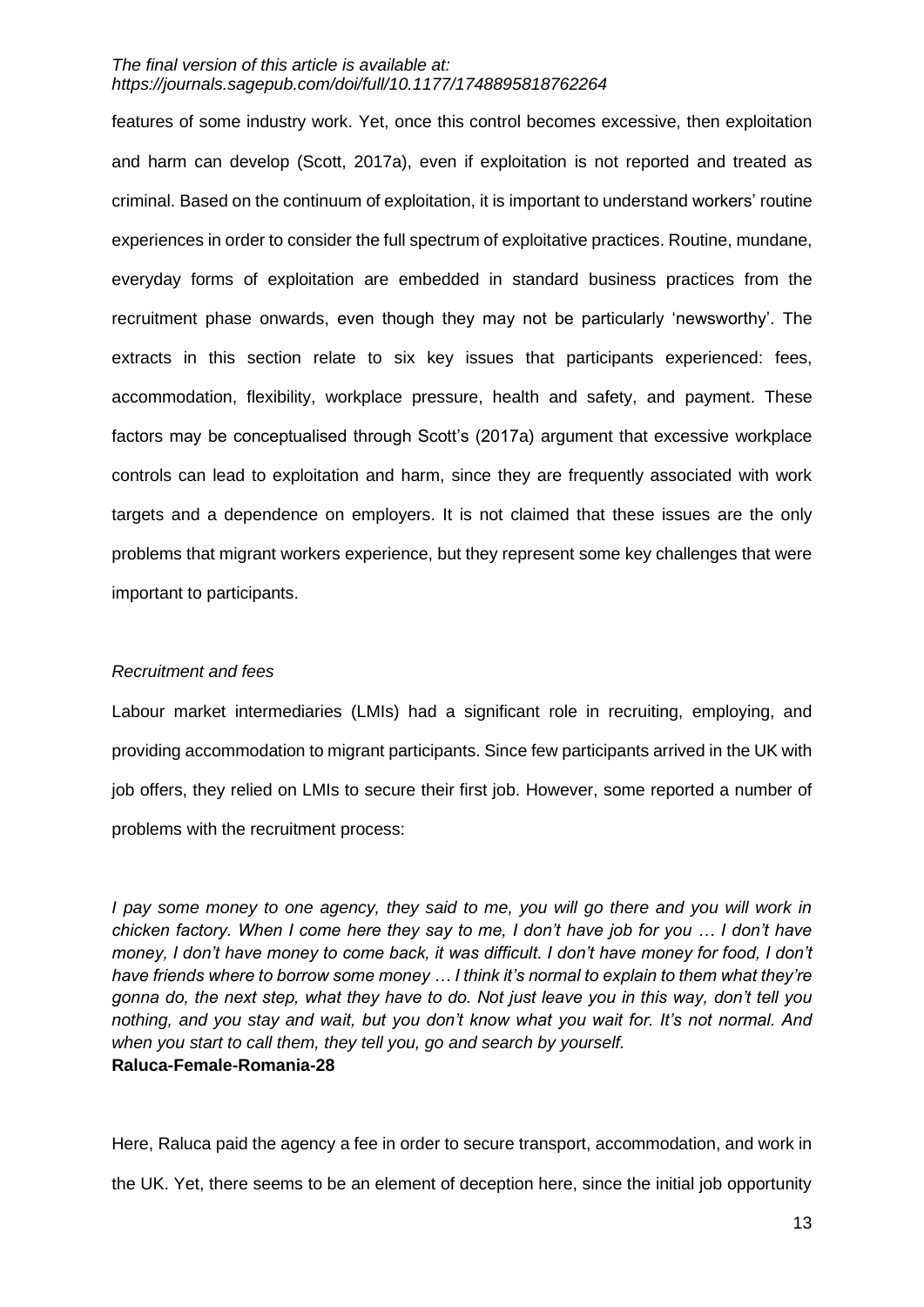did not materialise, and the agency did not support Raluca to find other work, which meant that she was unable to pay her other expenses. The agency's failure may have been due to a bureaucratic oversight rather than intentional deception, but this still placed Raluca in a position where she felt exploited due to the fee she had paid. Raluca struggled to pay her rent and buy food for several weeks, which caused further anxiety until she secured alternative employment. Her experience contains dubious business practices with potentially exploitative and harmful consequences, but such practices are unlikely to be reported.

In some cases, workers appear to secure employment free from deception (Ollus, 2016), but may still experience exploitation:

*A friend of mine mentioned, because we were just talking, we were just talking in the town centre. I told him I was looking for work, and he said he knew of jobs that were going, in this meat factory place. He said I should register with the agency and see what happens … there weren't any nasty surprises, because when you signed the contract with the agency, they tell you what to expect and everything.*  **Zaki-Male-Nigeria-40**

In Zaki's case, 'what to expect' was a zero-hours contract that offered little in terms of job security and regular work hours. However, many participants who lacked experience working in the UK food industry struggled to get their first job. In other words, participants were sometimes grateful to get any work rather than no work, regardless of the job security and conditions. This issue suggests that migrants may tolerate exploitative work in the context of longer-term goals, fear of job loss, or limited alternative options – with or without deception.

## *Substandard accommodation*

During and after recruitment, some migrant workers rely on LMIs for accommodation and transport to work, especially those who work on farms, which tend to be in isolated rural locations. In severe instances of exploitation, substandard accommodation may be associated with overcrowded rooms, unsanitary conditions, and unlawful deductions from salary: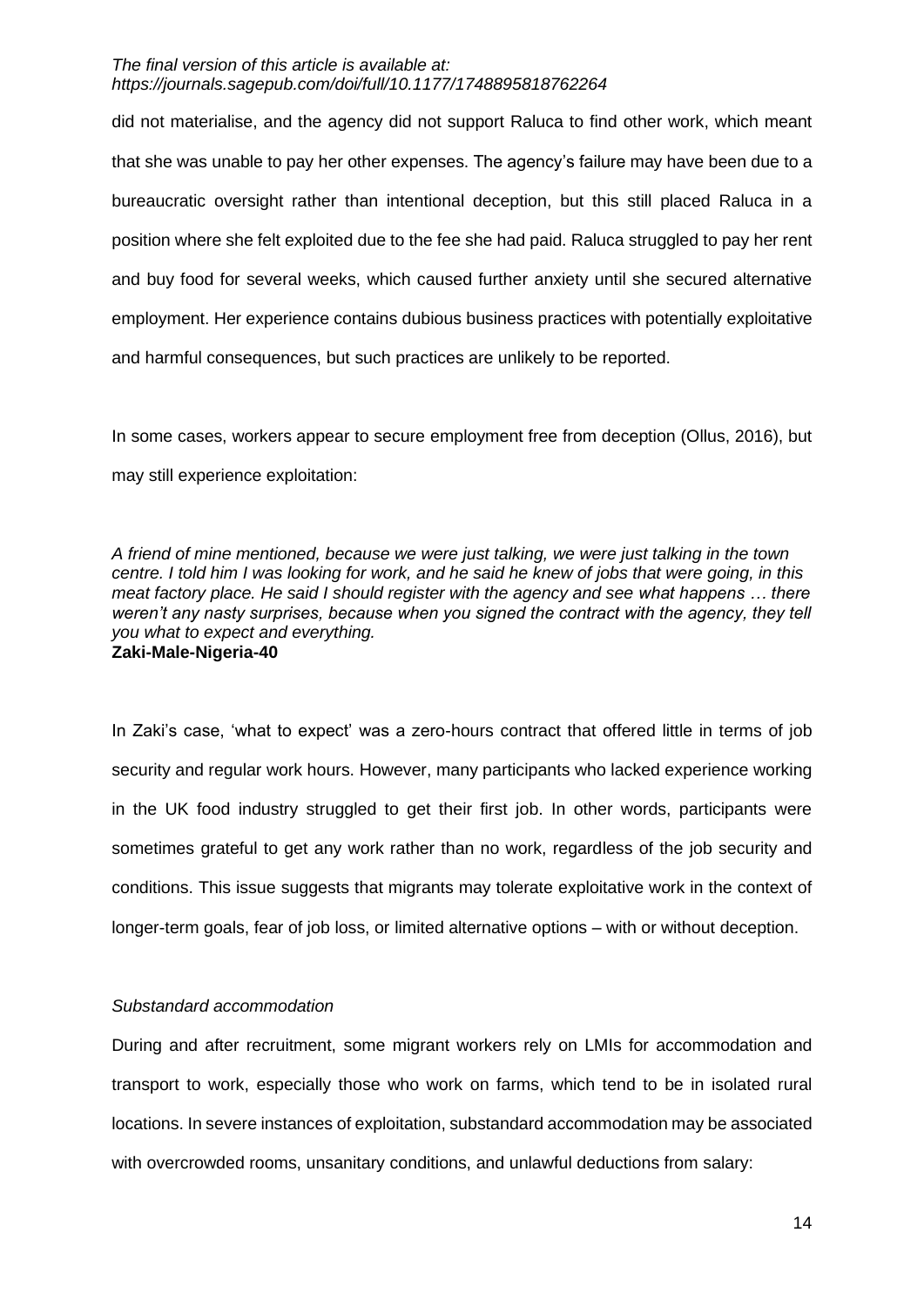*There were some clients with tied accommodation for these kind of jobs, with, you know, the gangmasters … they were complaining very much about overcrowding. Overcrowded houses that they were staying in, there were maybe 20 people in a room, sleeping anywhere, dirty rooms, beds, sheets …*  **Caseworker-1**

This extract perhaps epitomises poor accommodation standards in cases of severe exploitation. However, perceptions from migrant participants suggest more subtle exploitation:

*The guy said he would send someone to take a look and fix the, the generator, the machine for the caravan, but never did … maybe two or three times a week the machine wouldn't be working properly, but we just had to get on with it and use what we could.* **Ashkir-Male-Somalia-28**

For clarity, 'the generator' connected electricity to the caravan, which Ashkir shared with six other migrant workers. The workers sometimes had no electricity in order to cook, wash and clean, despite complaining frequently to the employer. These issues suggest indifference rather than malice on the employer's part for not maintaining accommodation standards, especially since the employer was deducting accommodation expenses from workers' salaries. As with the recruitment agencies, the transaction here is exploitative, because the employer appears to be taking unfair advantage of workers by not delivering a service that has been paid for through salary deductions. Ashkir's extract indicates the mundane, everyday problems that seem relatively easy to resolve, but risk being overlooked due to employer neglect, especially when contrasted with severe practices.

#### *Flexibility*

Associated with LMIs is the notion of 'non-standard' work, whereby workers may be employed on a flexible basis, including zero-hours contracts. This 'non-standard' work seems to be increasingly standard within and beyond the food industry, and is commonly associated with employer mistreatment, job insecurity and long-term health problems (TUC, 2008). Based on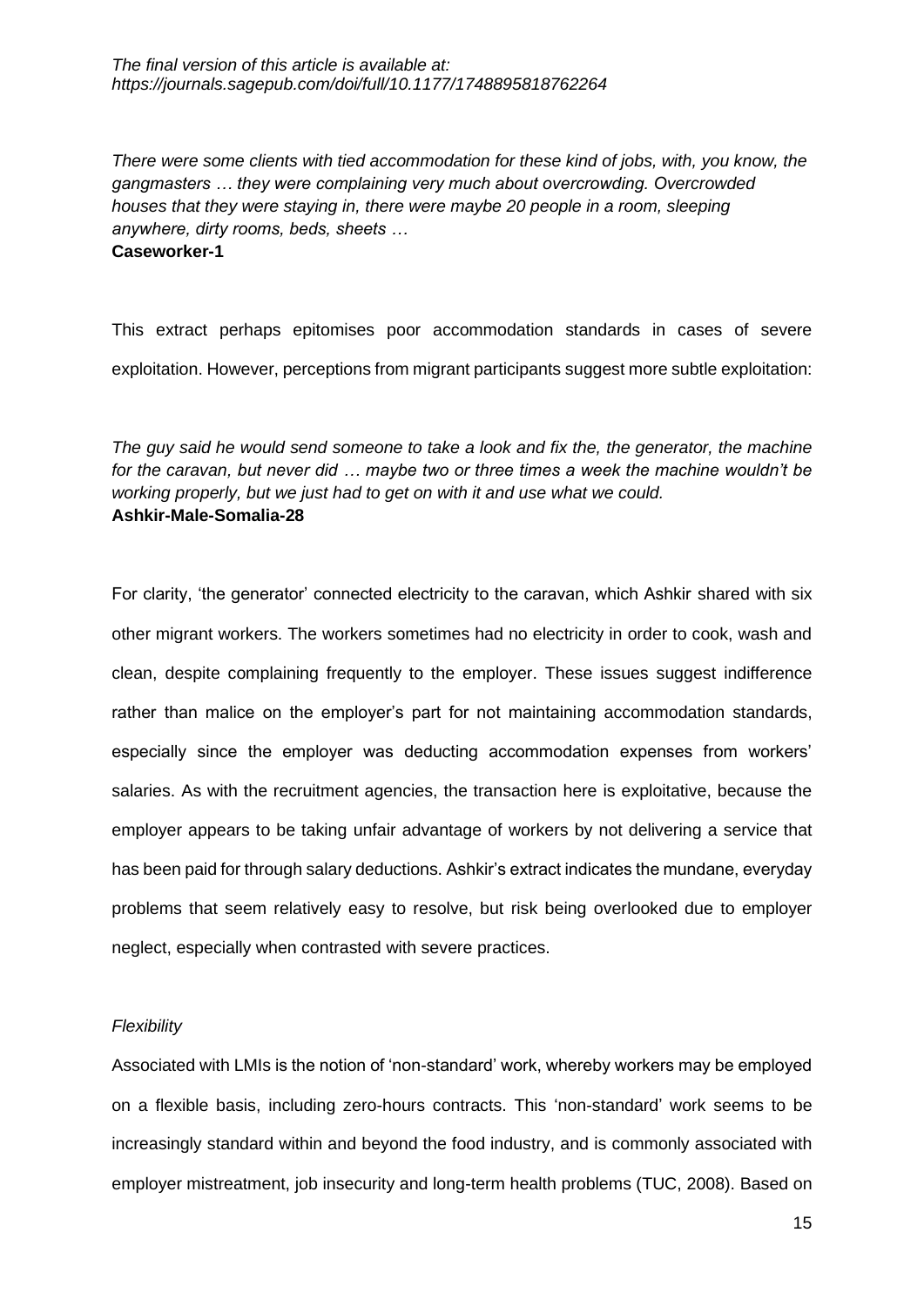such supply chain dynamics, Anderson (2010: 313) highlights the need to look beyond abusive employers, and consider migrant workers' experiences within systemic labour market processes. As Lord et al. (2017) argue in the context of food fraud, food production systems can be dysfunctional, yet still form part of legal processes. This emphasis on legal processes suggests that labour practices may function in a similar manner. Most migrant participants had experience of zero-hours contracts, which they associated with increased levels of insecurity:

*You're on a zero-hours contract, every day you don't know what shift you'll be doing or how long your shift will be. You might turn up at the factory, wait around, then be told to go home because there's no work for you that day. You don't get paid for your time or the travel, even if you've spent money and more than an hour getting there. But if you don't get up and do the same thing again tomorrow then they'll take you off the list, and you definitely won't get any work.*

#### **Abroon-Male-Somalia-36**

Abroon and other participants felt that they were constantly 'on call' and had to be ready to work at short notice, which made it difficult for them to plan ahead or find additional jobs. Subcontracting and zero-hours contracts are legal business mechanisms; nevertheless, there can be negative consequences associated with them. While zero-hours contracts may benefit some workers who seek flexible employment, the nature of these contracts means that employers are in a far stronger position to dictate terms than workers, which could result in exploitation and harm. Employers are not required to offer workers on zero-hours contracts any employment during a given week, just as workers are not required to accept any employment that is offered. However, some workers may be willing to accept any work they can get, whereby labour conditions may be poor but employers assert a strong level of control, which potentially results in mistreatment.

### *Workplace pressure*

Participants frequently experienced workplace pressure in the form of fast, repetitive, intense work, which was associated with high levels of management oversight. To some extent,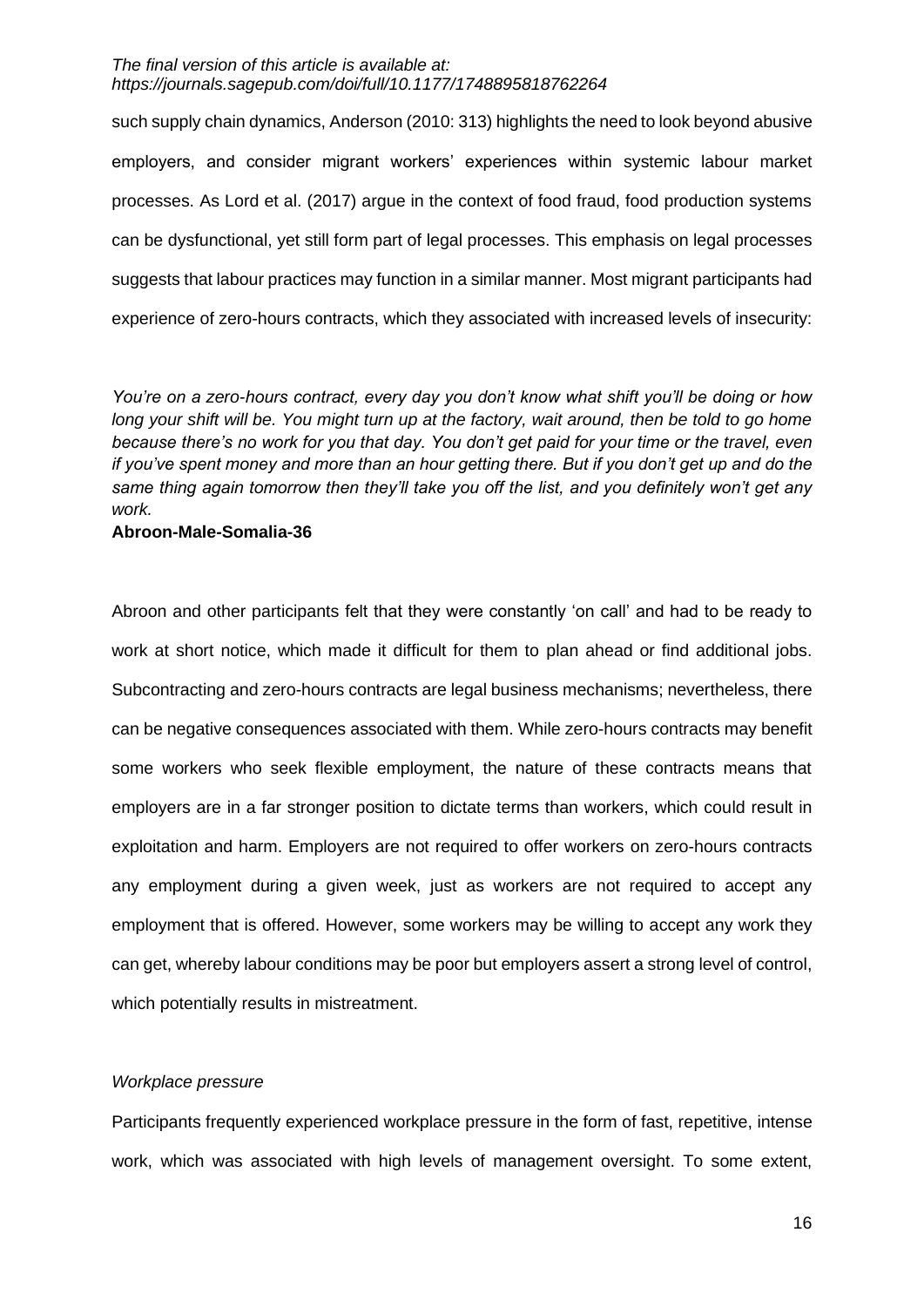intense work is an essential feature of food production, given the need to meet orders on time and so ensure good food quality. However, exploitation and harm can result when this oversight becomes excessive:

*… you feel like you are trapped there, and you are in deep water, under pressure, and you just want to explode … stopwatch behind your back. And the supervisor, she wouldn't even talk normal to you, she would always shout … I'm telling you, this line was a work camp.* **Marcelina-Female-Poland-33**

*… is difficult work, is not so easy. 10 hours, you stay on your legs, it's difficult because it's very cold.* **Raluca-Female-Romania-28**

While such individual actions that Marcelina highlights are abusive, they may occur due to the pressure on management to fulfil contractual obligations, i.e. meet orders, with the risk of losing business if they miss these targets. This pressure does not excuse abusive conduct, but begins to explain how supply chain pressures may influence workplace practices, where such conduct becomes embedded and normalised. Raluca refers more broadly to the issue of 'difficult work', where she seems to imply that routine aspects of production can become physically tiring, with potentially hazardous consequences - in this case, exposure to cold weather over sustained time periods. Although employers theoretically have a duty of care to provide appropriate rest breaks and rotation of work in hazardous conditions, this type of work may be classed as 'lawful but awful', whereby some forms of exploitation or harm are embedded within everyday business practices.

## *Health and safety*

Perhaps unsurprisingly, the combination of hazardous conditions, intense work, and a lack of due diligence towards workers can result in workplace injuries as a form of harm:

*They give you jackets and boots, that's it. They give you a knife straight away, they tell you to start cutting chickens straight away. They put you on the line, they don't give you any health*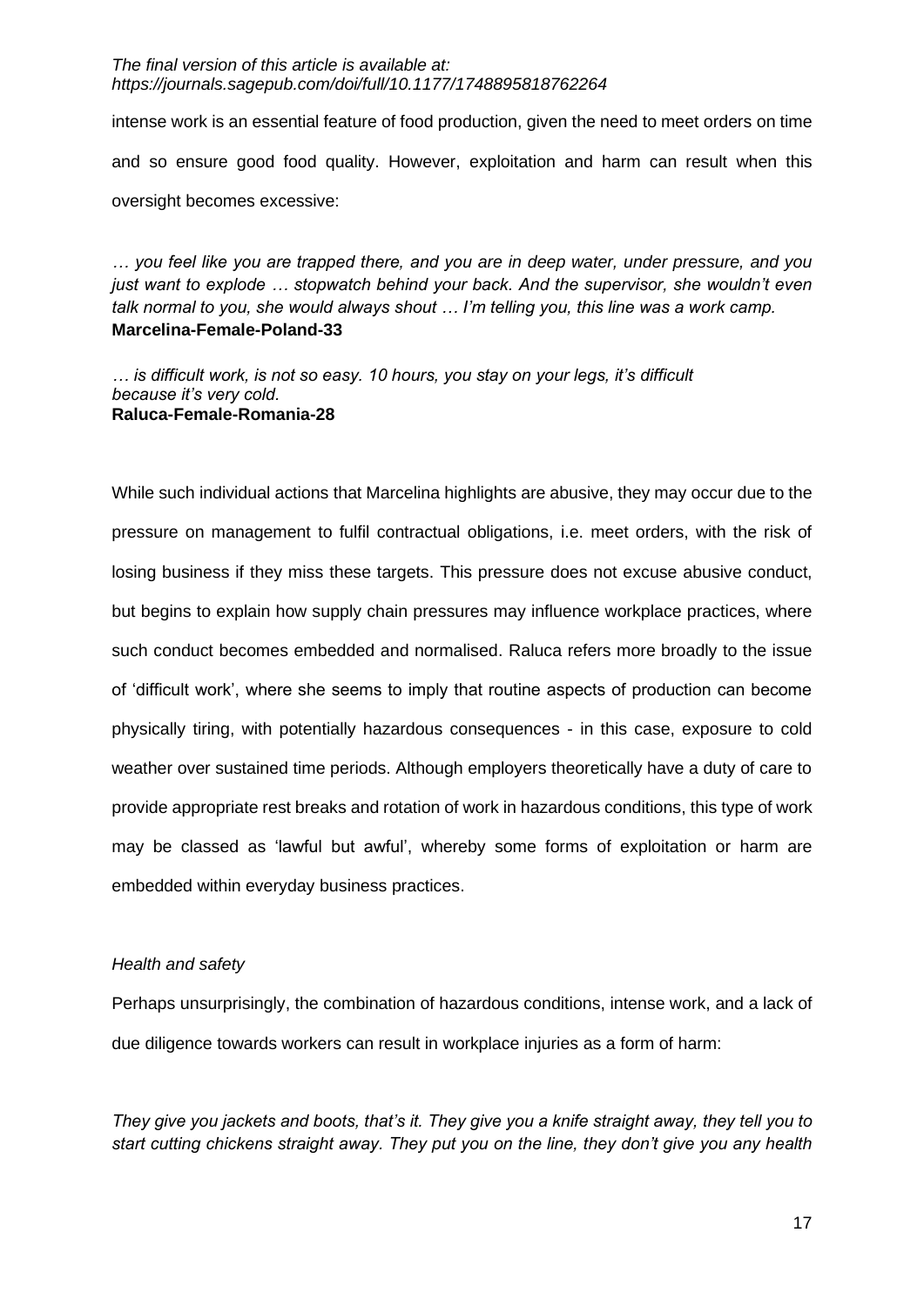*and safety training … I saw one guy who cut his hand last week. He cut his hand really badly, very deep, his finger's not working … there is no health and safety, and there's evidence here.* **Behrouz-Male-Iran-26**

*I'm sure this kind of thing happened, miscarriages and everything, especially at the very beginning. And at the very beginning, there is no maternity certificate, so they won't believe you. And this is the most sensitive time when you can actually lose your baby, so I'm sure many cases was like that.*

**Klaudia-Female-Poland-34**

Workers complained of injuries linked to repetitive, fast work with little safety oversight, physical exhaustion, and feelings of anxiety and depression – these factors seemed especially prominent where managers or employers appeared indifferent to excessive workplace pressure. Miscarriages can be particularly risky during the earlier stages of a pregnancy, which highlights the high stress and intense work pressure common in the food industry that may enhance these risks (EHRC, 2010). While the issue of miscarriages was not a common theme among participants, it illustrates that harmful consequences can develop from routine and seemingly legitimate aspects of production, which here relates to intense workplace pressure to meet contractual obligations. More widely, workers who are new to labour intensive roles are more likely to have an accident within the first four months of employment (Lloyd and James, 2008: 716) – especially if they are new to the country and do not, for example, understand safety signs displayed at work.

## *Payment problems*

Aside from potential physical and psychological harms discussed so far, workers frequently reported problems with payment, where wages were withheld, late, or below the expected amount:

*… a few times when it was quieter, I didn't get paid straight away, because the boss was struggling a bit, the boss said I'll pay you next week, but during this time I didn't feel comfortable, because I had bills to pay, it wasn't my fault he couldn't pay me …* **Marwan-Male-Syria-33**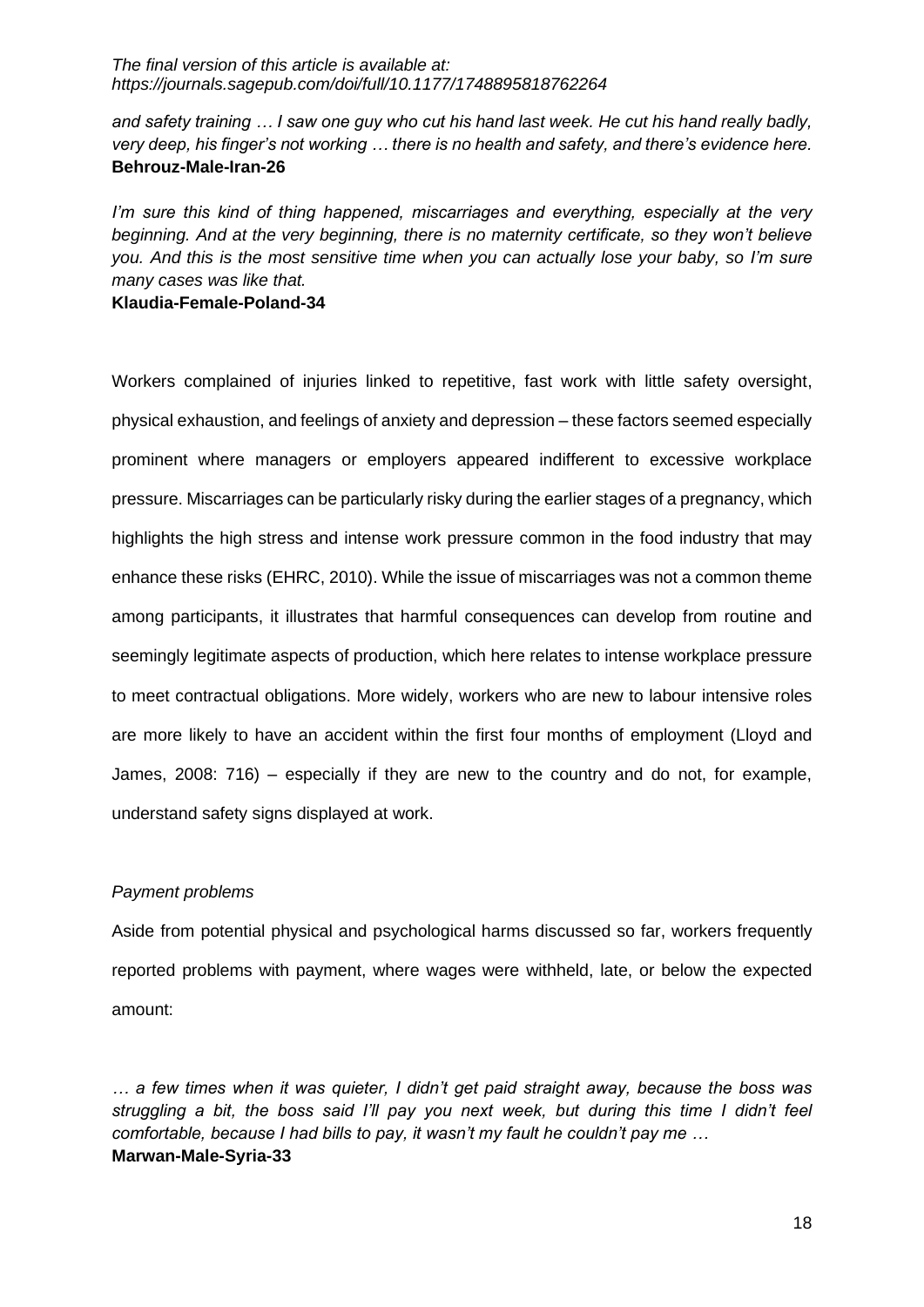*… we weren't getting paid for the first two weeks, it took them ages to sort this out. By the end of the week you should get your money, but this wasn't always happening. And when you do get the pay, it's lower than you expect, not just because of the tax, but the agency take some of the money as a benefit to them, for helping you find the work.*  **Ashkir-Male-Somalia-26**

In this case, Marwan accepted what his employer told him and continued to work, even though he was not happy with such conditions. Regardless of the employer's reason for delaying salary payments, this suggests a neglect of workers. Workers who do not understand their employment rights or fear losing their jobs may not challenge these practices, which could even lead to conditions deteriorating (France, 2016). Unlike severe exploitation where salary may be withheld indefinitely, Marwan's example suggests a more subtle and embedded aspect to salary underpayments that risk becoming normalised, rather than as having potentially harmful impacts on workers. Even if the explanation for underpayments lies more with 'oversights' and neglect rather than malice, the consequences for workers can still be exploitative and harmful.

Relating the issues discussed here back to the exploitation continuum allows for a flexible approach in defining exploitation, since it does not necessarily rely on the strict criteria associated with criminal-legal frameworks. On the other extreme, a continuum of exploitation is critical of the Marxist 'omnipresence' of exploitation, which regards labour transactions as inherently exploitative due to the argument focused on capitalist accumulation of wealth (Scott, 2017a: 7). Viewing exploitation beyond this omnipresence recognises that workers are not necessarily passive 'victims' of exploitation, but that they make decisions within limited options, which may involve tolerating some degree of mistreatment. There is a lack of space here to examine why some workers appear to tolerate mistreatment. However, those exposed to routine, everyday forms of exploitation may be more likely to voluntarily enter employment relationships, whereas in severe cases, some form of coercion or, more commonly, deception, is likely to be present.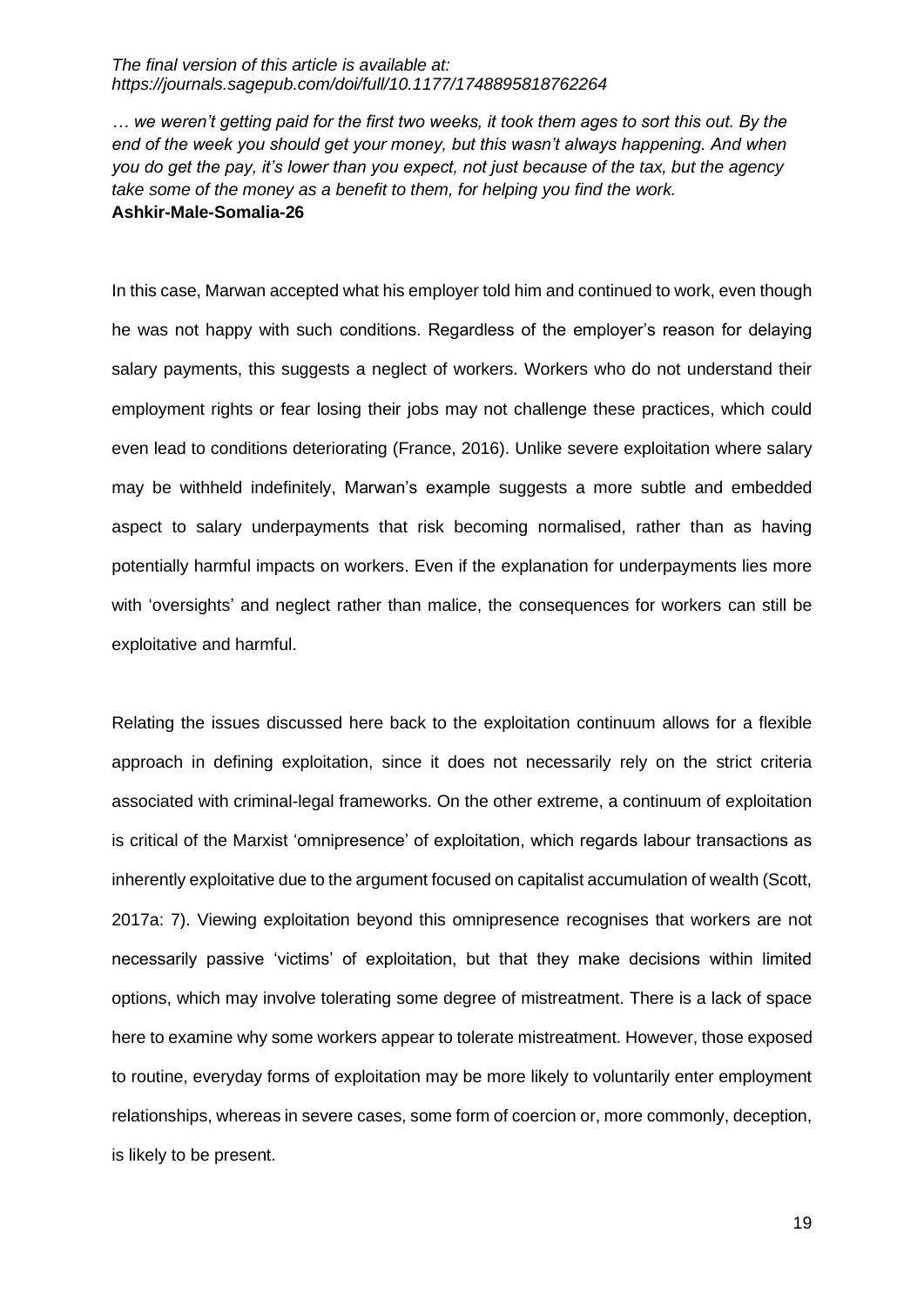## **Concluding thoughts**

Six key issues have been discussed and evidenced in the latter part of this paper. While these issues do not cover all relevant points regarding exploitation, they underline the need to examine 'routine' as well as severe labour exploitation. Many processes discussed here form legal aspects of food production, including zero-hours contracts, and even in more 'dubious' cases such as underpayment, participants did not report their concerns to any support groups or regulatory authorities. This absence of legal intervention brings into question whether these experiences can be classed as exploitation. Aside from legal definitions that capture only a small proportion of all exploitation, some workplace practices could be exploitative or harmful if they breach commonly accepted labour ethics principles. For example, many companies have adopted the Ethical Trading Initiative's (ETI) 'base code' of labour ethics, which establishes principles of 'decent work' such as collective bargaining, the provision of regular employment, and workplaces free from harassment. In the case of harassment, even if an employee was reported and subsequently disciplined or dismissed over this, they would likely not be criminally prosecuted unless this harassment was accompanied by more severe activity. The lack of legal intervention here would not detract from the experience of harassment as potentially harmful, or forming part of a wider exploitative employment relationship.

Conceptualising labour exploitation through a criminological lens of harm has received little attention within and beyond the discipline, yet such a lens is important and contributes to existing discussions on harm. Despite the differences between perspectives on 'criminal' harm (Greenfield and Paoli 2013) and 'non-criminal' or social harm (Pemberton 2015), focusing on harmful consequences of business practices, as well as efforts to explain how these consequences may be structural to industries and societies, both provide valuable insights into understanding the features, organisation, and governance of labour exploitation. 'Starting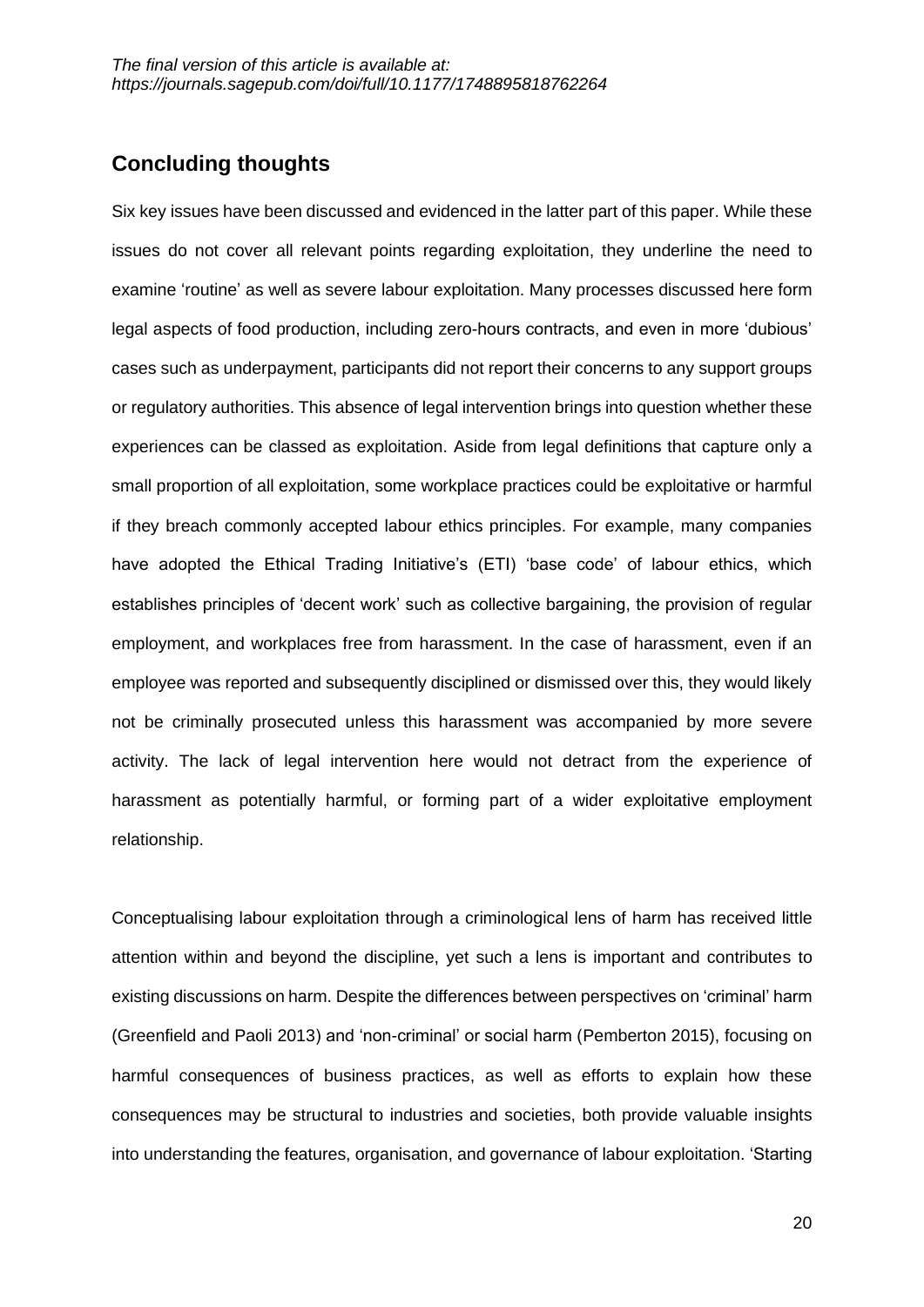from the end' (Paoli and Greenfield 2015) by focusing on the harms of illegal, dubious, and legitimate business activities provides a richer discussion on labour exploitation beyond the somewhat narrow confines of criminal law, which is likely to apply only in severe instances. Adopting a harm perspective means that processes and consequences, rather than criminal intent, become important focal points, which places 'low-hanging fruit' or seemingly 'less severe harms' at the centre of discussion. Such a criminological analysis provides the means to uncover normalised actions that are harmful and should at least be subject to clear regulation in order to protect (migrant) workers.

Therefore, viewing exploitation as a continuum becomes central to a harm perspective on labour abuses. Many exploitative and harmful practices similar to the ones identified in this paper are unlikely to be reported or detected, and if they were, would likely not meet the threshold to be classed as 'modern slavery', along with the official state support for victims via the National Referral Mechanism (NRM) that accompanies this. The routine exploitation discussed in this paper, including substandard accommodation, underpayment, and safety problems, would almost certainly be treated as regulatory problems rather than criminal ones if discussed in the context of an exploitation continuum. This issue highlights important distinctions that dubious or illegal activity is not necessarily labelled as criminal, but can still be harmful when considering the consequences. A continuum helps to ensure that routine exploitation, or at best, poor working conditions, are not overlooked or dismissed as 'trivial', since focusing only on the most severe exploitation is inconsistent with broader goals of achieving 'decent work' for all workers. Modern slavery represents just the 'tip of the iceberg', and it is important not to overlook the iceberg.

Given the relatively small sample size that informs this paper, further research on the notions of 'decent work' and routine labour exploitation would be helpful beyond the UK and beyond the food industry. In the UK, the Taylor Review (Taylor, 2017) begins to highlight potentially exploitative practices associated with casual work and the 'gig economy', which at least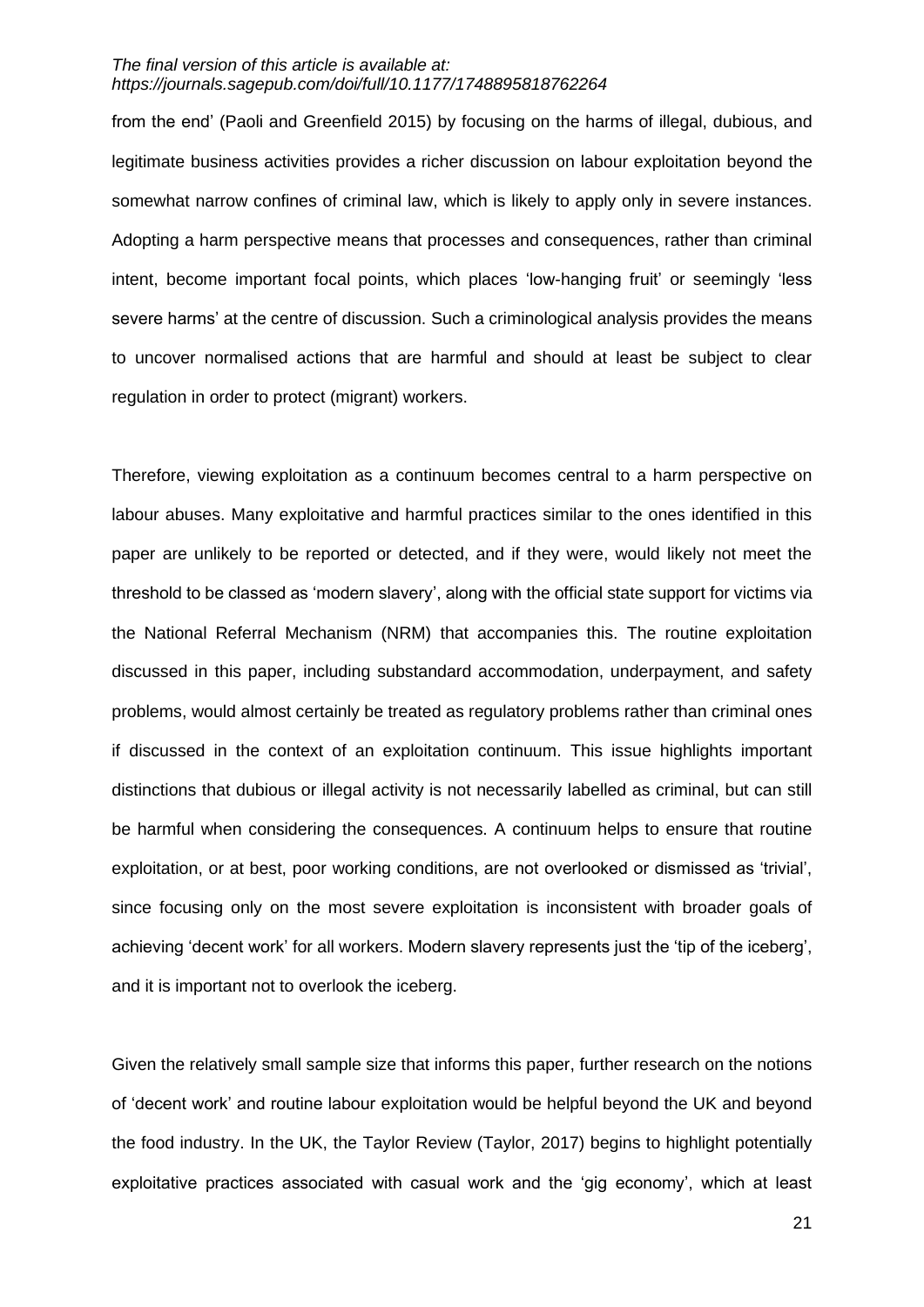suggests a growing recognition of routine practices. The routine exploitation and harm discussed in this paper arguably needs to be subject to a more rigorous regulatory regime that reaches beyond criminal law, that would bring such embedded and repetitive exploitation within the regulatory remit. Based on the exploitation continuum, criminology arguably needs to encompass broader issues including routine exploitation, and by implication, social harm approaches, by recognising the need to move beyond extreme practices and 'criminal justice' interventions. This approach demands solutions from within and beyond criminology. In order to move towards achieving full 'labour justice' (Skrivankova 2010: 9) and so achieve 'decent work' for all workers, it is essential to develop understanding of the everyday, routine, banal practices, not just the most brutal.

## **Funding**

The author received no financial support for the research, authorship, and/or publication of this article.

## **Conflicts of interest**

This research received no specific grant from any funding agency in the public, commercial, or not-for-profit industries.

## **Acknowledgements**

I am grateful to Lizzie Cook, Will Floodgate, Natalia Ollus, and Jon Spencer, as well as the anonymous reviewers, for their helpful comments on earlier versions of this article.

## **References**

Allain J, Crane A, LeBaron G, and Behbahani L (2013) Forced labour's business models and supply chains. York: Joseph Rowntree Foundation.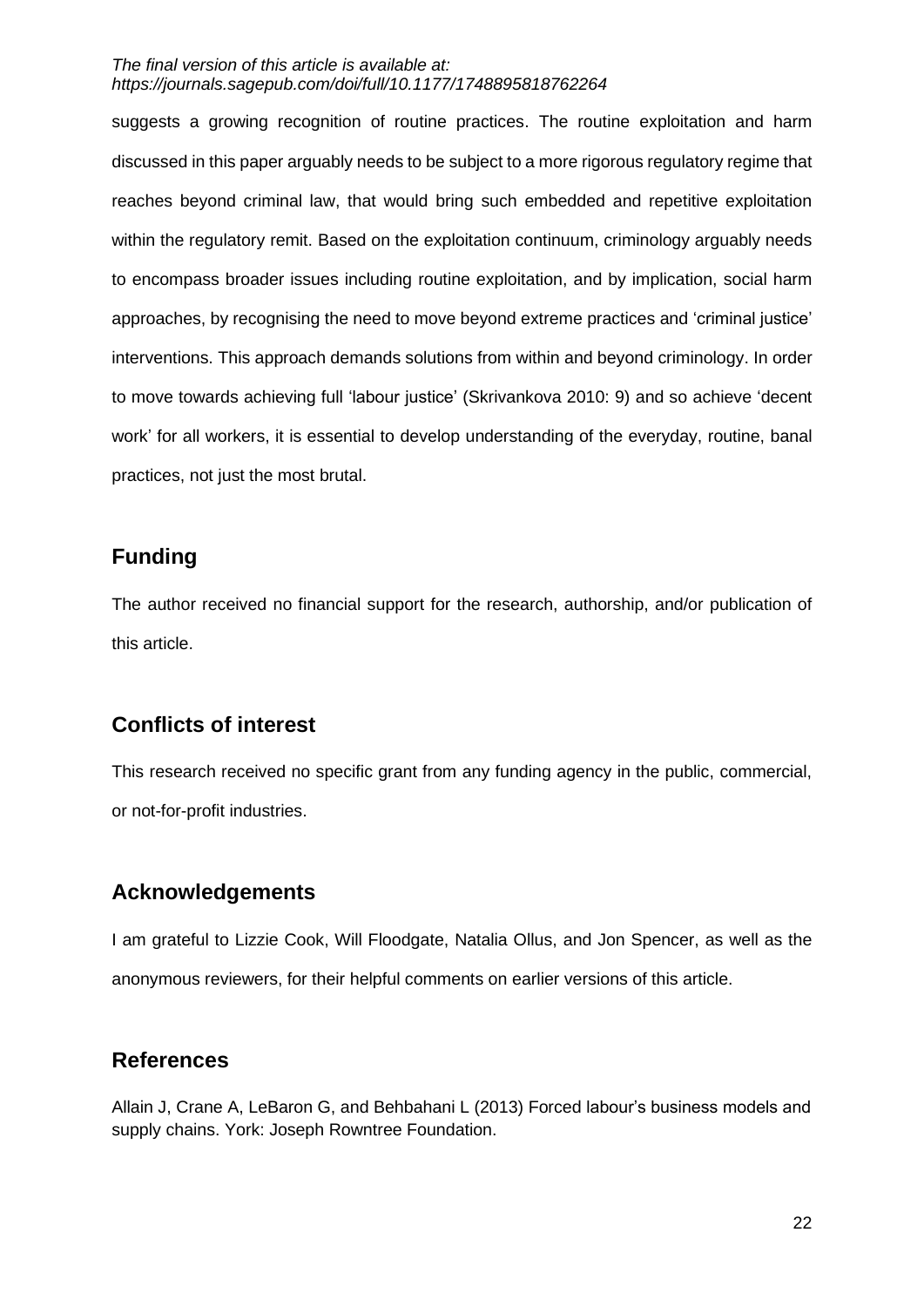Alvesalo A, Jokinen A, and Ollus N (2014) The exploitation of migrant labour and the problems of control in Finland. In Van Aerschot P, and Daenzer P (eds) *The Integration and Protection of Immigrants: Canadian and Scandinavian Critiques*. Surrey: Ashgate Publishing Limited, pp.121-138.

Anderson B (2015) Migrant domestic workers: good workers, poor slaves, new connections. *Social Politics* 22(4): 636-652.

Anderson B (2010) Migration, immigration controls and the fashioning of precarious workers. *Work, Employment and Society* 24(2): 300-317.

Andrees B (2008) Forced labour and trafficking in Europe: how people are trapped in, live through and come out. Geneva: International Labour Organization.

Citizens Advice (2016) 4.5 million people in insecure work*.* Available at: https://www.citizensadvice.org.uk/about-us/how-citizens-advice-works/media/pressreleases/45-million-people-in-insecure-work-reveals-citizens-advice/ (accessed 22 January 2018).

Conservative Party (2017) *Forward, together. Our plan for a stronger Britain and a prosperous future: the Conservative and Unionist party manifesto 2017*. London: St. Ives PLC.

Dawson C, Veliziotis M, and Hopkins B (2017) Understanding the perception of the 'migrant work ethic'. *Work, Employment and Society*. Epub ahead of print 24 May 2017. DOI: 10.1177/0950017017706306.

DEFRA (2017) Food statistics pocketbook 2016. London: Department for Environment, Food & Rural Affairs.

EHRC (2010) Inquiry into recruitment and employment in the meat and poultry processing industry. London: Equality and Human Rights Commission.

Feinberg J (1984) *Harm to Others*. New York: Oxford University Press.

FRA (2015) Severe labour exploitation. Vienna: European Union Agency for Fundamental Rights.

France B (2016) Labour compliance to exploitation and the abuses in-between. London: Labour Exploitation Advisory Group (FLEX).

Gadd D, and Broad R (2018) Troubling recognitions in British responses to modern slavery. *British Journal of Criminology*. Epub ahead of print 08 January 2018. DOI: 10.1093/bjc/azx082.

*Galdikas v DJ Houghton Chicken Catching Services Ltd* [2016] EWHC 1376 (QB).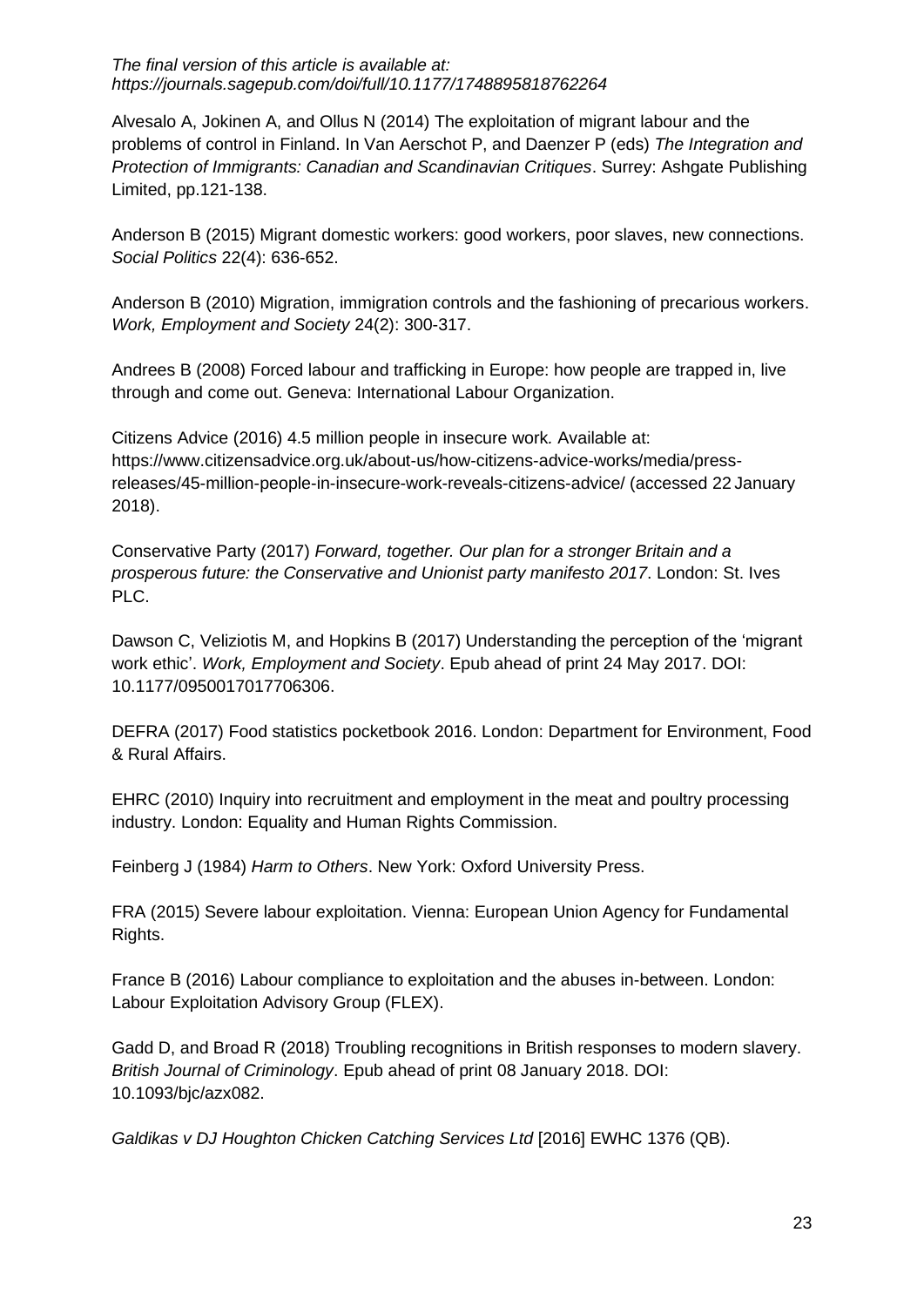Greenfield VA, and Paoli L (2013) A framework to assess the harms of crimes. *British Journal of Criminology* 53(5): 864-885.

Haynes DF (2009) Exploitation nation: the thin and grey legal lines between trafficked persons and abused migrant laborers. *Notre Dame Journal of Law, Ethics and Public Policy* 23(1): 1-71.

Hillyard P, Pantazis C, Tombs S, and Gordon G (eds.) (2004) *Beyond Criminology: Taking Harm Seriously*. London: Pluto Press.

Hillyard P, and Tombs S (2007) From 'crime' to social harm?. *Crime, Law and Social Change* 48(1): 9-25.

Home Office (2014) *Review of the National Referral Mechanism for victims of human trafficking*. London: Home Office.

LeBaron G (2015) Unfree labour beyond binaries: insecurity, social hierarchy and labour market restructuring. *International Feminist Journal of Politics* 17(1): 1-19.

Lever J, and Milbourne P (2015) The structural invisibility of outsiders: the role of migrant labour in the meat-processing industry. *Sociology*. Epub ahead of print 23 December 2015. DOI: [10.1177/0038038515616354](http://dx.doi.org/10.1177%2F0038038515616354).

Lloyd C, and James S (2008) Too much pressure? retailer power and occupational health and safety in the food processing industry. *Work, Employment and Society* 22(4): 713-730.

Lord N, Flores Elizondo C, and Spencer J (2017) The dynamics of food fraud: the interactions between criminal opportunity and market (dys)functionality in legitimate business. *Criminology and Criminal Justice* 17(5): 605-623.

Malloch M, and Rigby P (eds) (2016) *Human Trafficking: The Complexities of Exploitation*. Edinburgh: Edinburgh University Press.

McCollum D, and Findlay A (2015) '"Flexible" workers for "flexible" jobs? the labour market function of A8 migrant labour in the UK'. *Work, Employment and Society* 29(3): 427-443.

McDowell L, Batnitzky A, and Dyer S (2007) 'Division, segmentation, and interpellation: the embodied labors of migrant workers in a greater London hotel'. *Economic Geography* 83(1): 1-25.

Murray CD., and Wynne J (2001) Researching community, work and family with an interpreter. *Community, Work & Family* 4(2): 157-171.

Ollus N (2016) Forced flexibility and exploitation: experiences of migrant workers in the cleaning industry. *Nordic Journal of Working Life Studies* 6(1): 25-45.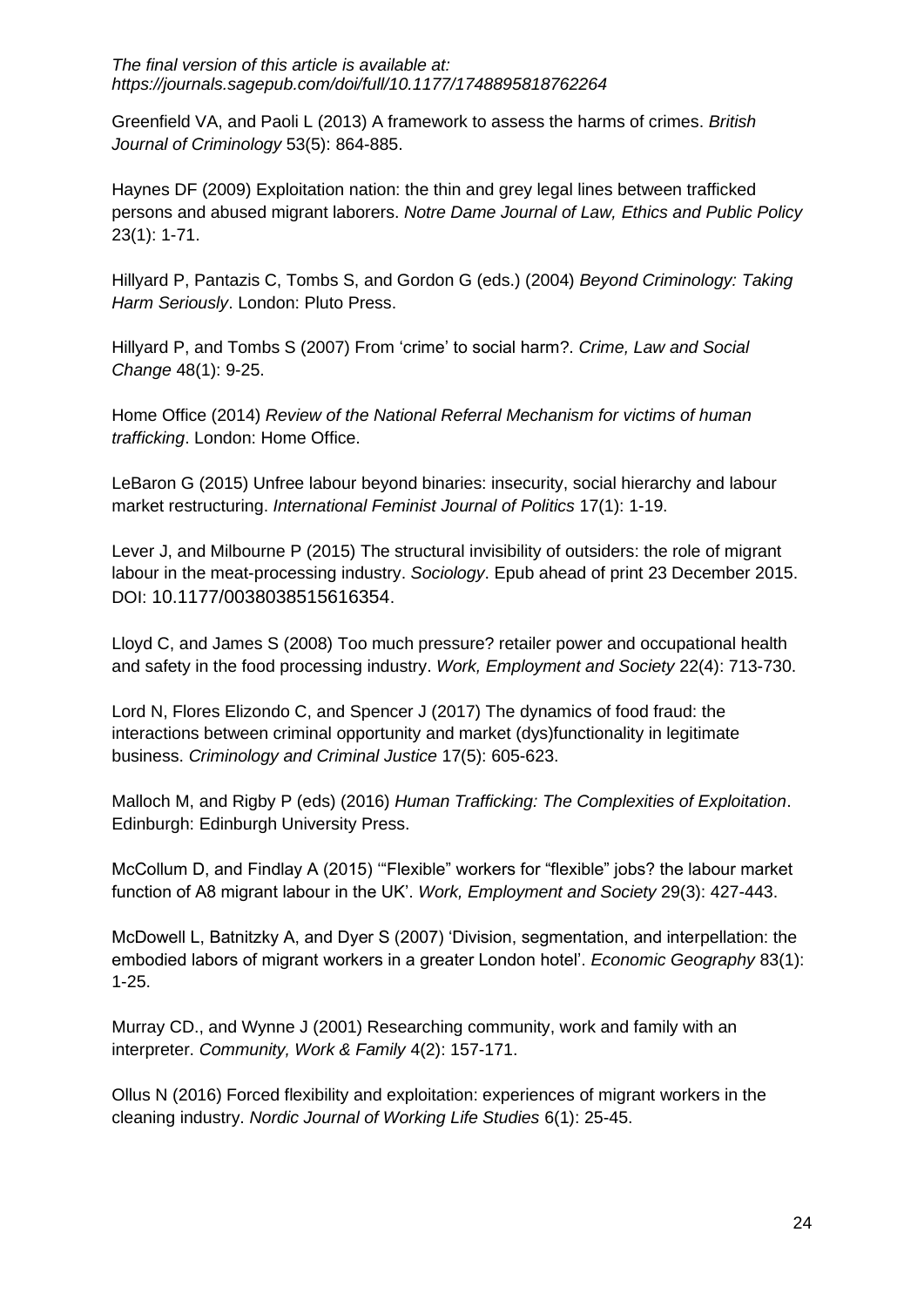Paoli L, and Greenfield VA (2015) Starting from the end: a plea for focusing on the consequences of crime. *European Journal of Crime, Criminal Law and Criminal Justice*  23(2): 87-100.

Passas N (2005) Lawful but awful: 'legal corporate crimes'. *The Journal of Socio-Economics* 34: 771-786.

Pemberton S (2015) *Harmful Societies: Understanding Social Harm*. Bristol: Policy Press.

Piore M.J. (1979) *Birds of Passage: Migrant Labor and Industrial Societies*. Cambridge: Cambridge University Press.

Potter M, and Hamilton J (2014) Picking on vulnerable migrants: precarity and the mushroom industry in Northern Ireland. *Work, Employment and Society* 28(3): 390-406.

Rienzo C (2016) Migrants in the UK labour market: An Overview. Oxford: COMPAS.

Rogaly B (2008) Intensification of workplace regimes in British horticulture: the role of migrant workers. *Population, Space and Place* 14: 497-510.

Schenker M (2008) Work-related injuries among immigrants: a growing global health disparity. *Occupational and Environmental Medicine* 65(11): 717–718.

Scott S (2017a) *Labour Exploitation and Work-Based Harm*. Bristol: Policy Press.

Scott S (2017b) Informalisation in low-wage labour markets: a case study of the UK food industry'. *Population, Space and Place*. Epub ahead of print 11 April 2017. DOI: 10.1002/psp.2043.

Scott S, Craig G, and Geddes A (2012) Experiences of forced labour in the UK food industry. York: Joseph Rowntree Foundation.

Shamir H (2012) A labor paradigm for human trafficking. *UCLA Law Review* 60(1): 76-136.

Skrivankova K (2010) Between decent work and forced labour: examining the continuum of exploitation. York: Joseph Rowntree Foundation.

Slapper G, and Tombs S (1999) *Corporate Crime*. Essex: Pearson Education Ltd.

Strauss K (2015) Social reproduction and migrant domestic labour in Canada and the UK: towards a multi-dimensional concept of subordination. In Waite L, Craig G, Lewis H, and Skrivankova K (eds) *Vulnerability, Exploitation and Migrants*. Basingstoke: Palgrave Macmillan, pp.59-98.

Stuart F, Pautz H, and Wright S (2016) Decent Work for Scotland's Low-Paid Workers: A Job to be Done. Glasgow: Oxfam GB.